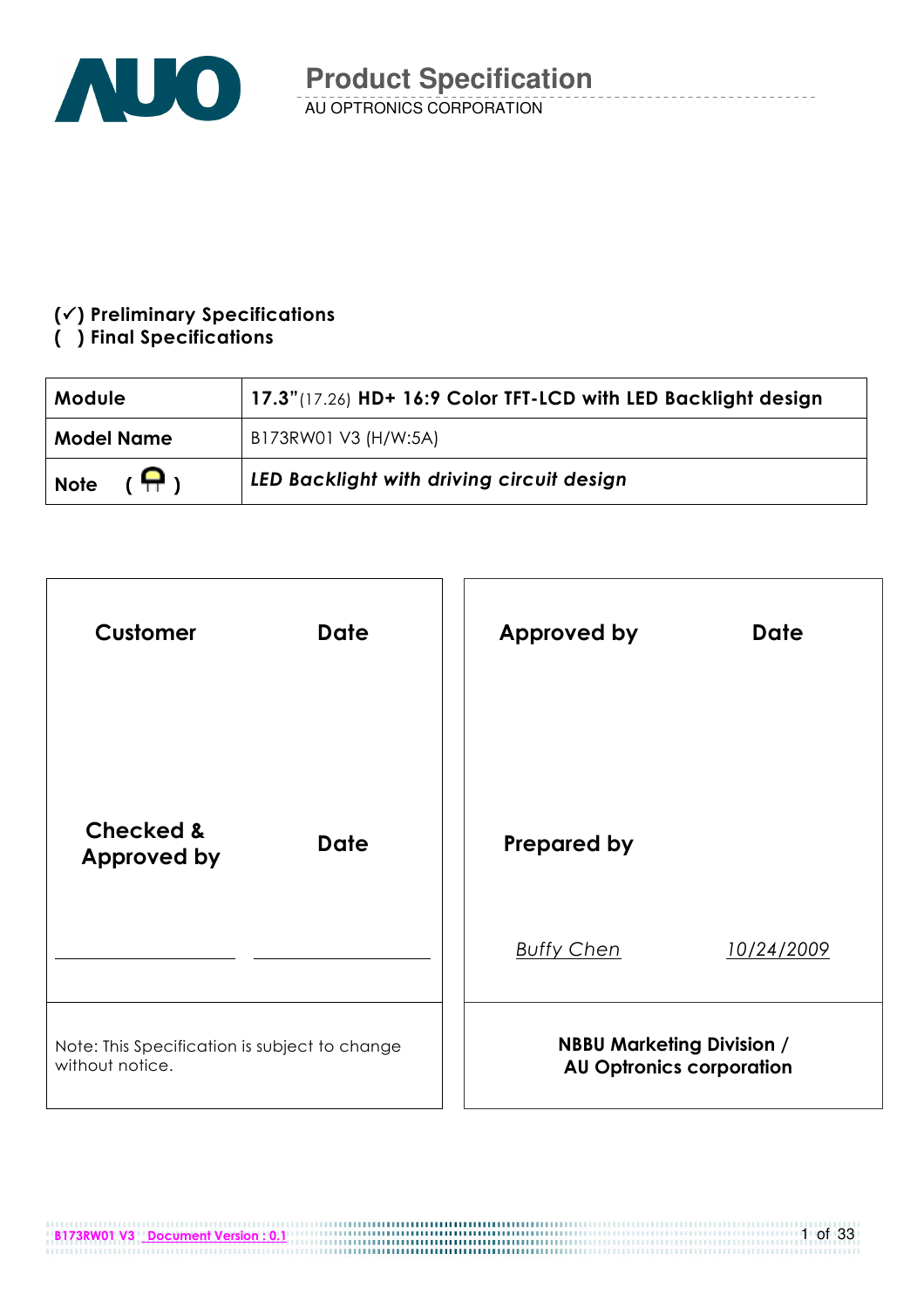

# **Contents**

| 28 |
|----|
|    |
|    |
|    |
|    |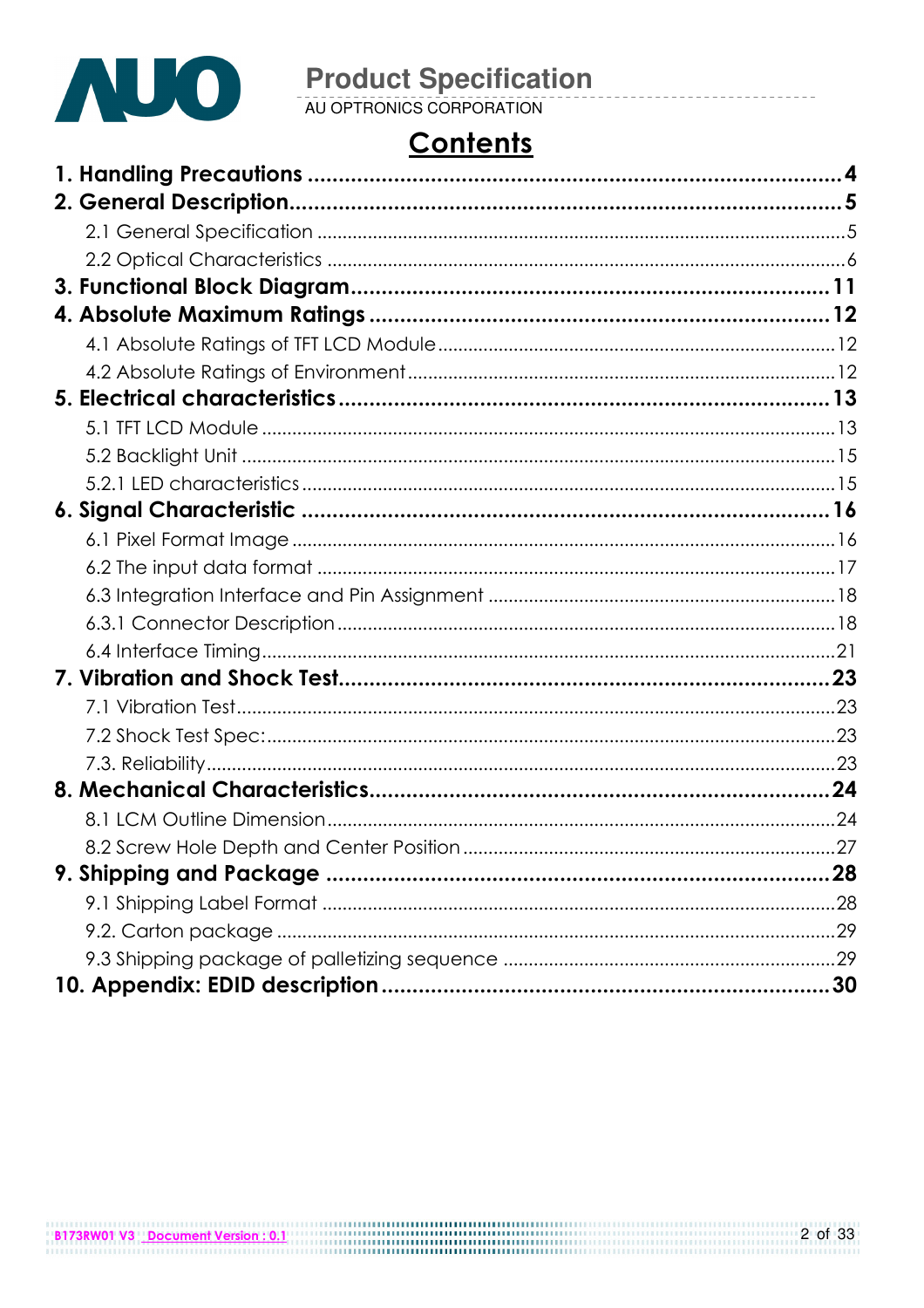

AU OPTRONICS CORPORATION

# Record of Revision

|     | Version and Date   Page  <br>Old description |     |                                         |  |  | <b>New Description</b> | Remark |
|-----|----------------------------------------------|-----|-----------------------------------------|--|--|------------------------|--------|
| 0.1 | 2009/10/24                                   | All | <b>Preliminary Edition for Customer</b> |  |  |                        |        |
|     |                                              |     |                                         |  |  |                        |        |
|     |                                              |     |                                         |  |  |                        |        |
|     |                                              |     |                                         |  |  |                        |        |
|     |                                              |     |                                         |  |  |                        |        |
|     |                                              |     |                                         |  |  |                        |        |
|     |                                              |     |                                         |  |  |                        |        |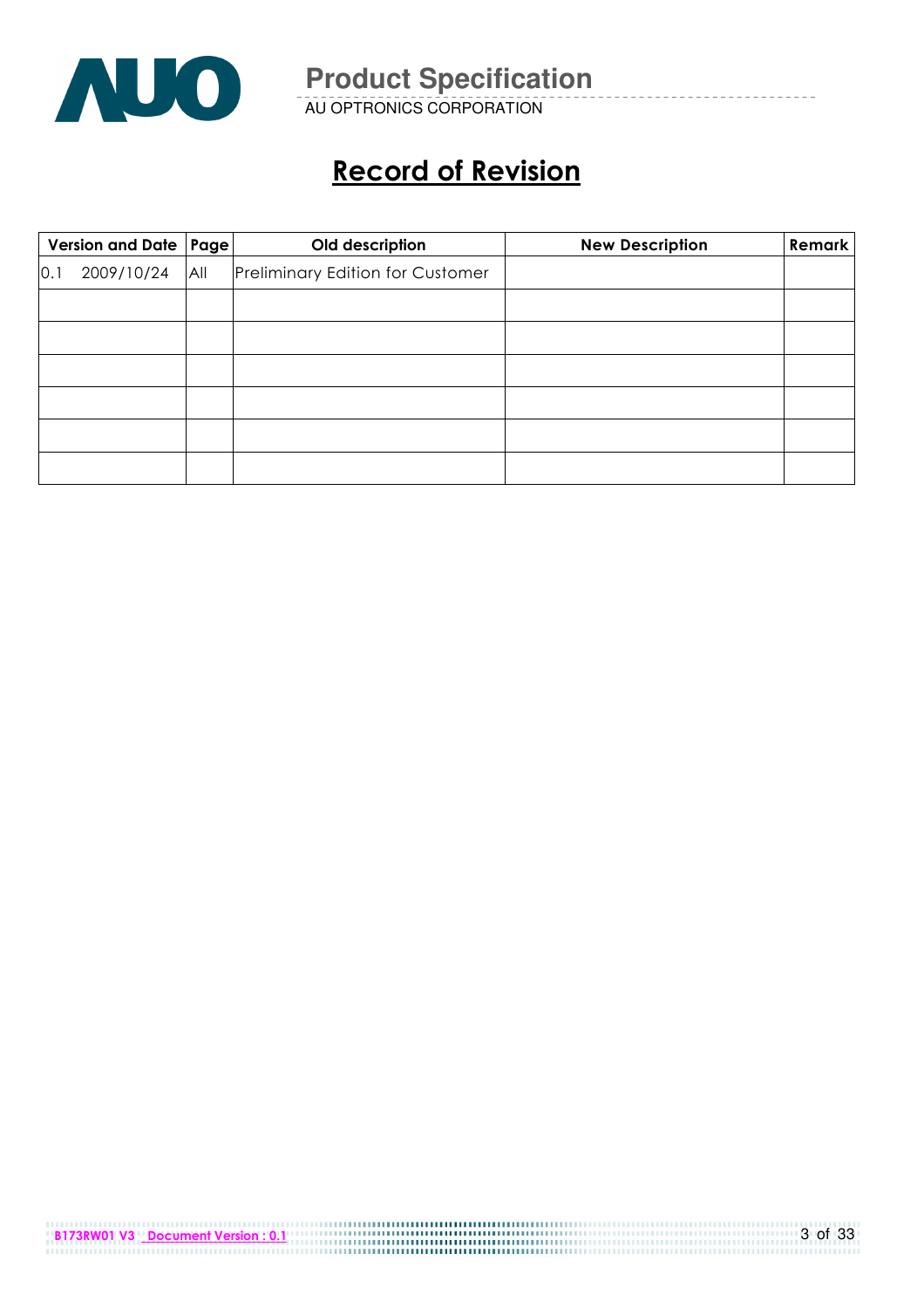

## 1. Handling Precautions

- 1) Since front polarizer is easily damaged, pay attention not to scratch it.
- 2) Be sure to turn off power supply when inserting or disconnecting from input connector.
- 3) Wipe off water drop immediately. Long contact with water may cause discoloration or spots.
- 4) When the panel surface is soiled, wipe it with absorbent cotton or other soft cloth.
- 5) Since the panel is made of glass, it may break or crack if dropped or bumped on hard surface.
- 6) Since CMOS LSI is used in this module, take care of static electricity and insure human earth when handling.
- 7) Do not open nor modify the Module Assembly.
- 8) Do not press the reflector sheet at the back of the module to any directions.
- 9) At the insertion or removal of the Signal Interface Connector, be sure not to rotate nor tilt the Interface Connector of the TFT Module.
- 11) After installation of the TFT Module into an enclosure (Notebook PC Bezel, for example), do not twist nor bend the TFT Module even momentary. At designing the enclosure, it should be taken into consideration that no bending/twisting forces are applied to the TFT Module from outside. Otherwise the TFT Module may be damaged.
- 12)Small amount of materials having no flammability grade is used in the LCD module. The LCD module should be supplied by power complied with requirements of Limited Power Source (IEC60950 or UL1950), or be applied exemption.
- 13)Disconnecting power supply before handling LCD modules, it can prevent electric shock, DO NOT TOUCH the electrode parts, cables, connectors and LED circuit part of TFT module that a LED light bar build in as a light source of back light unit. It can prevent electros tic breakdown.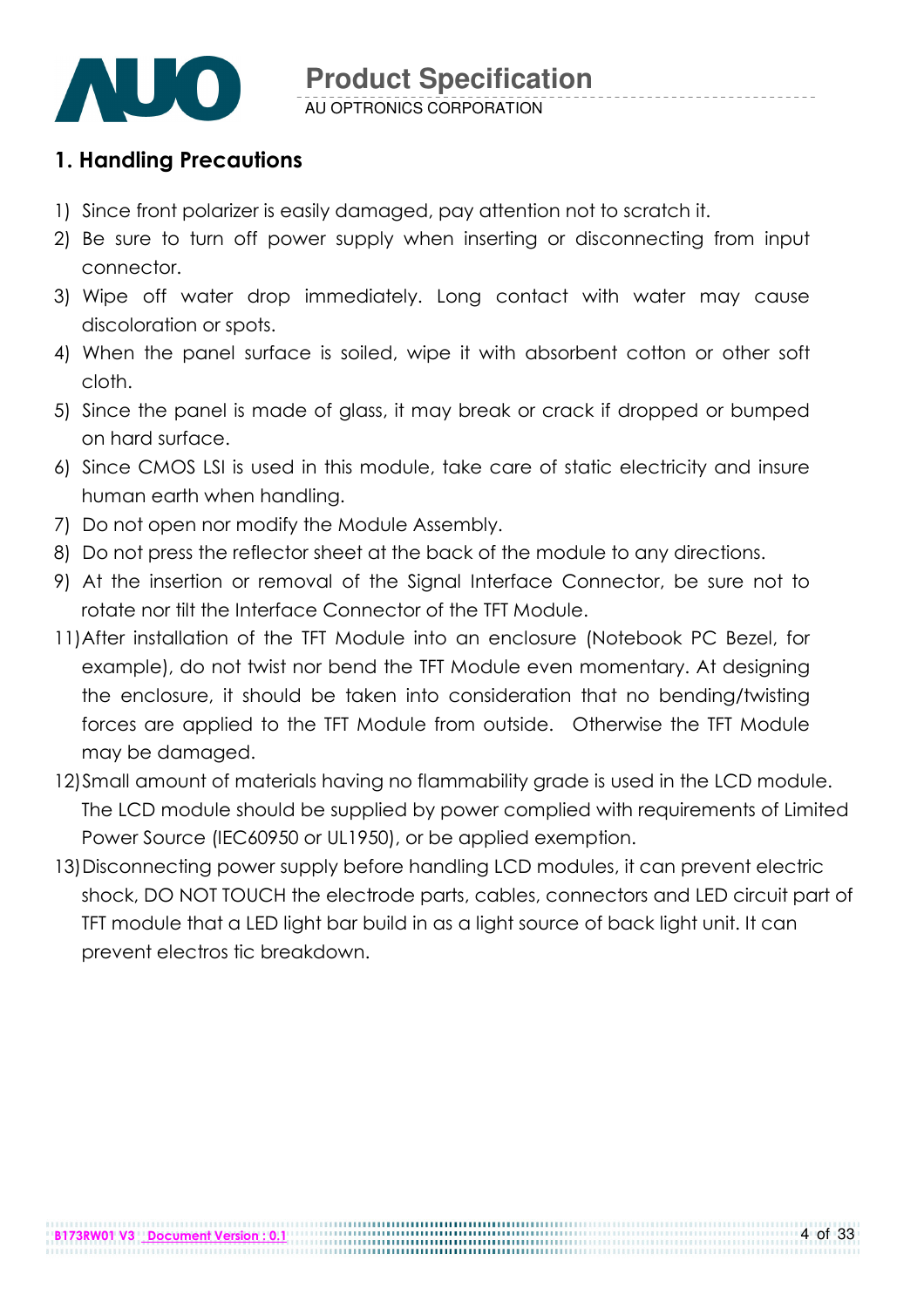

AU OPTRONICS CORPORATION

## 2. General Description

B173RW01 V3 is a Color Active Matrix Liquid Crystal Display composed of a TFT LCD panel, a driver circuit, and LED backlight system. The screen format is intended to support the 16:9 HD+ (1600(H) x 900(V)) screen and 262k colors (RGB 6-bits data driver) with LED backlight driving circuit. All input signals are LVDS interface compatible.

B173RW01 V3 is designed for a display unit of notebook style personal computer and industrial machine.

## 2.1 General Specification

The following items are characteristics summary on the table at 25  $\degree$ C condition:

B173RW01 V3 Document Version : 0.1

| <b>Items</b>                                               | <b>Unit</b>          | <b>Specifications</b>                         |                                                            |       |       |  |  |
|------------------------------------------------------------|----------------------|-----------------------------------------------|------------------------------------------------------------|-------|-------|--|--|
| Screen Diagonal                                            | [mm]                 | 438.38                                        |                                                            |       |       |  |  |
| <b>Active Area</b>                                         | [mm]                 | 382.08 X 214.92                               |                                                            |       |       |  |  |
| Pixels H x V                                               |                      | 1600x3(RGB) x 900                             |                                                            |       |       |  |  |
| <b>Pixel Pitch</b>                                         | [mm]                 | 0.2388X0.2388                                 |                                                            |       |       |  |  |
| <b>Pixel Format</b>                                        |                      | R.G.B. Vertical Stripe                        |                                                            |       |       |  |  |
| Display Mode                                               |                      | Normally White                                |                                                            |       |       |  |  |
| White Luminance (ILED=20mA)<br>(Note: ILED is LED current) | [cd/m <sup>2</sup> ] |                                               | 220 typ. (5 points average)<br>187 min. (5 points average) |       |       |  |  |
| Luminance Uniformity                                       |                      | 1.25 max. (5 points)<br>1.53 max. (13 points) |                                                            |       |       |  |  |
| Contrast Ratio                                             |                      | 500:1                                         |                                                            |       |       |  |  |
| Response Time                                              | [ms]                 | 8 typ/16max                                   |                                                            |       |       |  |  |
| Nominal Input Voltage VDD                                  | [Volt]               | $+3.3$ typ.                                   |                                                            |       |       |  |  |
| Power Consumption                                          | [Watt]               | 6.5 max. (Include Logic and Blu power)        |                                                            |       |       |  |  |
| Weight                                                     | [Grams]              | 570 max.                                      |                                                            |       |       |  |  |
| <b>Physical Size</b>                                       | [mm]                 |                                               | Min.                                                       | Typ.  | Max.  |  |  |
| Without inverter, bracket.                                 |                      | Length                                        | 397.6                                                      | 398.1 | 398.6 |  |  |
|                                                            |                      | Width                                         | 232.3                                                      | 232.8 | 233.3 |  |  |
|                                                            |                      | <b>Thickness</b>                              |                                                            |       | 5.8   |  |  |
| <b>Electrical Interface</b>                                |                      | 2 channel LVDS                                |                                                            |       |       |  |  |
| <b>Glass Thickness</b>                                     | [mm]                 | 0.5                                           |                                                            |       |       |  |  |
| Surface Treatment                                          |                      | Glare                                         |                                                            |       |       |  |  |
| Support Color                                              |                      | 262K colors (RGB 6-bit)                       |                                                            |       |       |  |  |
| Temperature Range<br>Operating<br>Storage (Non-Operating)  | [°C]<br>[°C]         | $0$ to $+50$<br>$-20$ to $+60$                |                                                            |       |       |  |  |
| <b>RoHS Compliance</b>                                     |                      | <b>RoHS</b> Compliance                        |                                                            |       |       |  |  |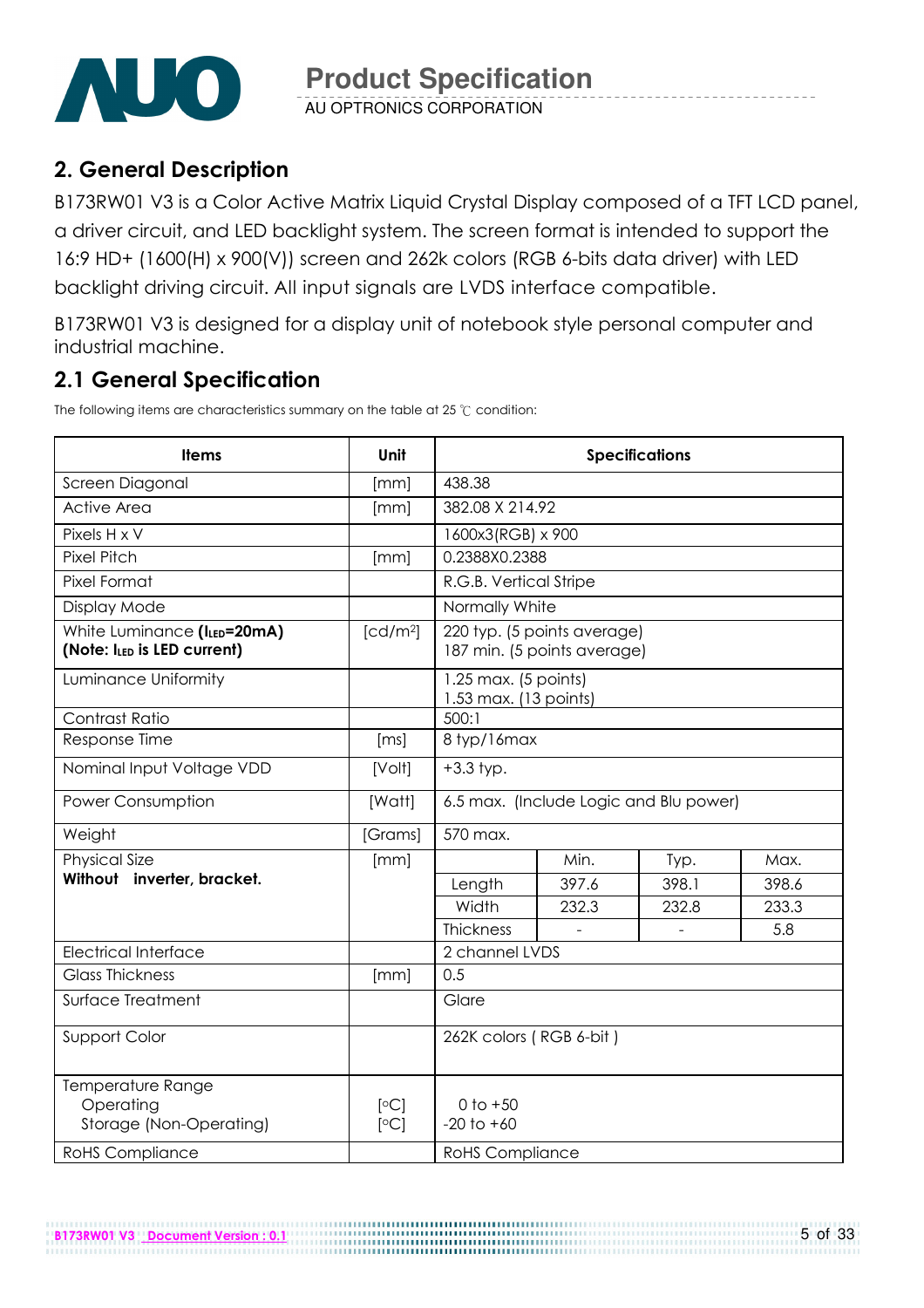

AU OPTRONICS CORPORATION

The optical characteristics are measured under stable conditions at 25°C (Room Temperature) :

| Item<br>Symbol<br>Conditions |             | Min.          | Typ.                  | Max.           | Unit                     | Note                     |                       |                |
|------------------------------|-------------|---------------|-----------------------|----------------|--------------------------|--------------------------|-----------------------|----------------|
| White Luminance<br>ILED=20mA |             |               | 5 points average      | 187            | 220                      | $\frac{1}{2}$            | cd/m <sup>2</sup>     | 1, 4, 5.       |
|                              |             | $\Theta_{R}$  | Horizontal<br>(Right) | 40             | 45                       | -                        | degre                 |                |
| Viewing Angle                |             | $\Theta_L$    | $CR = 10$<br>(Left)   | 40             | 45                       | $\overline{\phantom{0}}$ | $\mathop{\mathrm{e}}$ |                |
|                              |             | ΨH            | Vertical<br>(Upper)   | 10             | 15                       |                          |                       | 4, 9           |
|                              |             | $\Psi L$      | $CR = 10$<br>(Lower)  | 30             | 35                       |                          |                       |                |
| Luminance Uniformity         |             | $\delta_{5P}$ | 5 Points              | $\blacksquare$ | $\overline{\phantom{a}}$ | 1.25                     |                       | 1, 3, 4        |
| Luminance Uniformity         |             | $\delta$ 13P  | 13 Points             |                |                          | 1.53                     |                       | 2, 3, 4        |
| Contrast Ratio               |             | CR            |                       | 400            | 500                      |                          |                       | 4, 6           |
| Cross talk                   |             | %             |                       |                |                          | 4                        |                       | 4, 7           |
|                              |             | $T_{r}$       | Rising                |                | $\overline{2}$           |                          |                       |                |
| Response Time                |             | $T_f$         | Falling               |                | 6                        |                          | msec                  | 4, 8           |
|                              |             |               | Rising + Falling      | $\blacksquare$ | 8                        | 16                       |                       |                |
|                              |             | Rx            |                       | 0.590          | 0.620                    | 0.650                    |                       |                |
|                              | Red         | <b>Ry</b>     |                       | 0.310          | 0.340                    | 0.370                    |                       |                |
|                              |             | Gx            |                       | 0.295          | 0.325                    | 0.355                    |                       |                |
| Color /                      | Green       | Gy            |                       | 0.540          | 0.570                    | 0.600                    |                       |                |
| Chromaticity<br>Coodinates   |             | <b>Bx</b>     | <b>CIE 1931</b>       | 0.120          | 0.150                    | 0.180                    |                       | $\overline{4}$ |
|                              | <b>Blue</b> | By            |                       | 0.030          | 0.060                    | 0.090                    |                       |                |
|                              |             | Wx            |                       | 0.283          | 0.313                    | 0.343                    |                       |                |
|                              | White       | Wy            |                       | 0.299          | 0.329                    | 0.359                    |                       |                |
| <b>NTSC</b>                  |             | $\%$          |                       |                | 60                       | $\overline{\phantom{a}}$ |                       |                |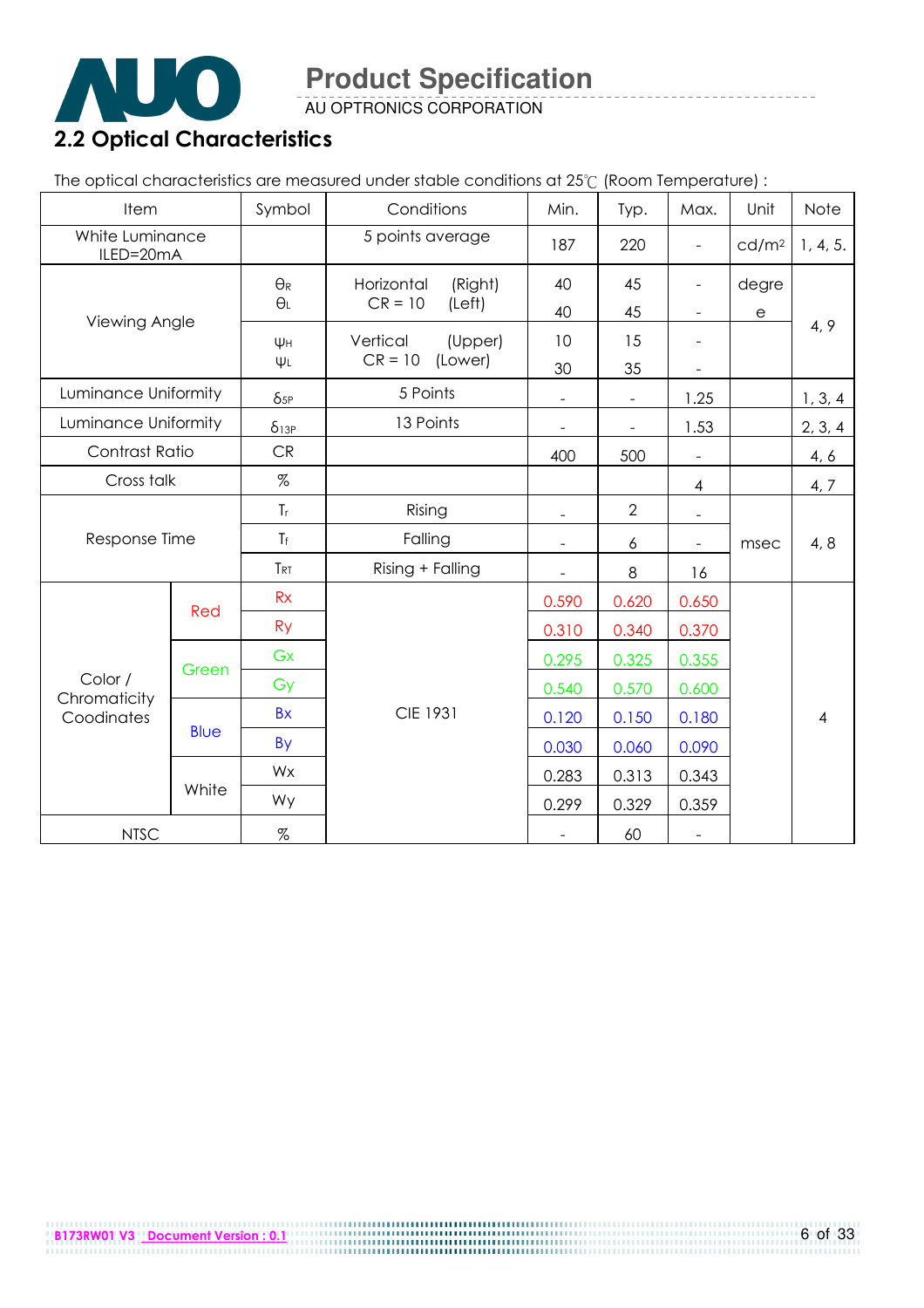

AU OPTRONICS CORPORATION

#### Note 1: 5 points position (Ref: Active area)



Note 2: 13 points position (Ref: Active area)



Note 3: The luminance uniformity of 5 or 13 points is defined by dividing the maximum luminance values by the minimum test point luminance

| $0$ W <sub>5</sub> |     | Maximum Brightness of five points     |
|--------------------|-----|---------------------------------------|
|                    | $=$ | Minimum Brightness of five points     |
|                    |     | Maximum Brightness of thirteen points |
| $\delta$ W13       | $=$ | Minimum Brightness of thirteen points |

#### Note 4: Measurement method

The LCD module should be stabilized at given temperature for 30 minutes to avoid abrupt temperature change during measuring. In order to stabilize the luminance, the measurement should be executed after

7 of 33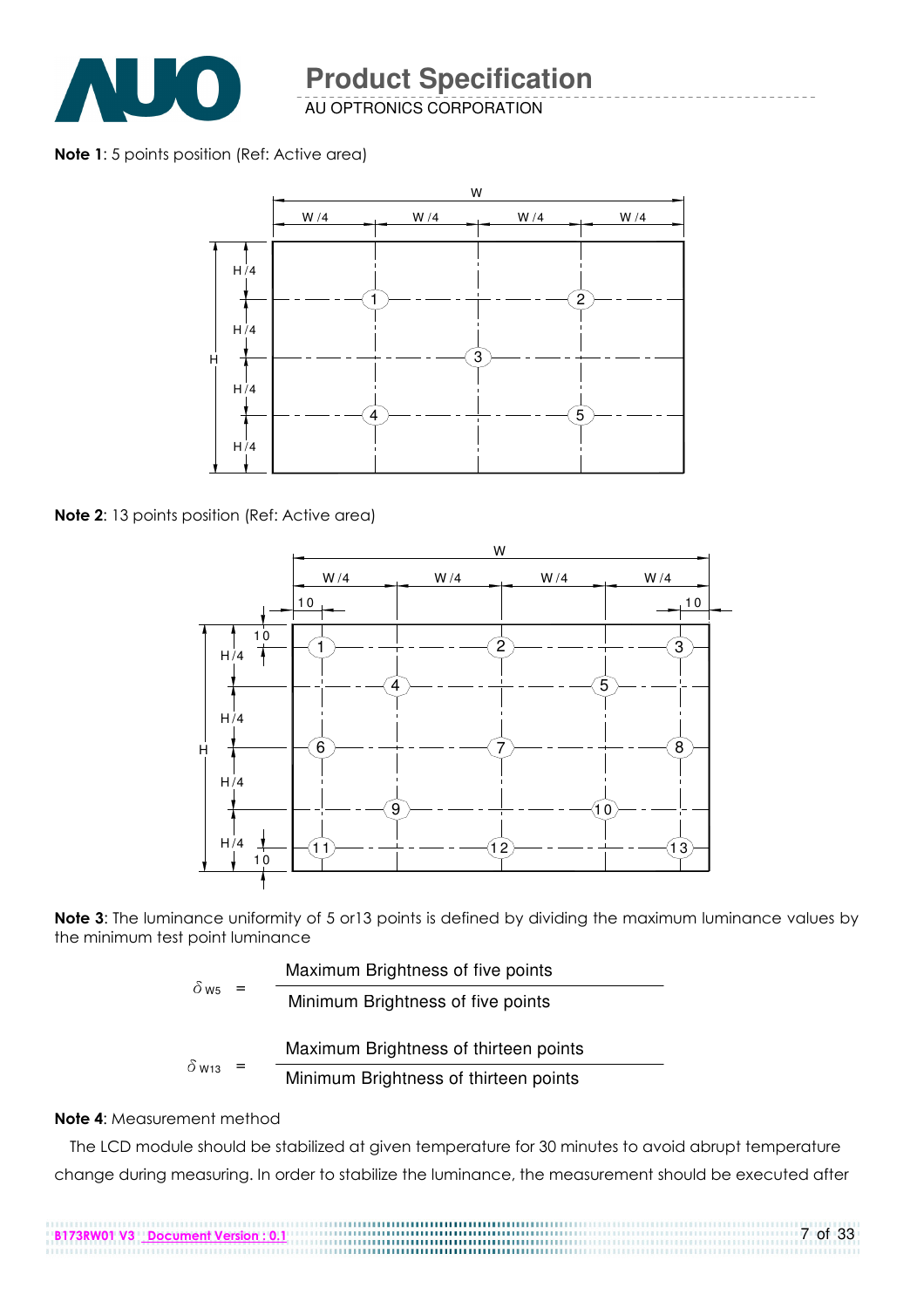

AU OPTRONICS CORPORATION

lighting Backlight for 30 minutes in a stable, windless and dark room, and it should be measured in the center of screen.



Center of the screen



Measure the luminance of gray level 63 at 5 points  $Y_L = [L (1) + L (2) + L (3) + L (4) + L (5)] / 5$ 

L (x) is corresponding to the luminance of the point X at Figure in Note (1).

#### Note 6: Definition of contrast ratio:

Contrast ratio is calculated with the following formula.

Contrast ratio  $(CR)$ = Brightness on the "White" state Brightness on the "Black" state

#### **Note 7**: Definition of Cross Talk (CT)

$$
CT = | Y_B - Y_A | / Y_A \times 100 (%)
$$

B173RW01 V3 Document Version : 0.1

#### Where

YA = Luminance of measured location without gray level 0 pattern (cd/m2)

 $Y_B$  = Luminance of measured location with gray level 0 pattern (cd/m2)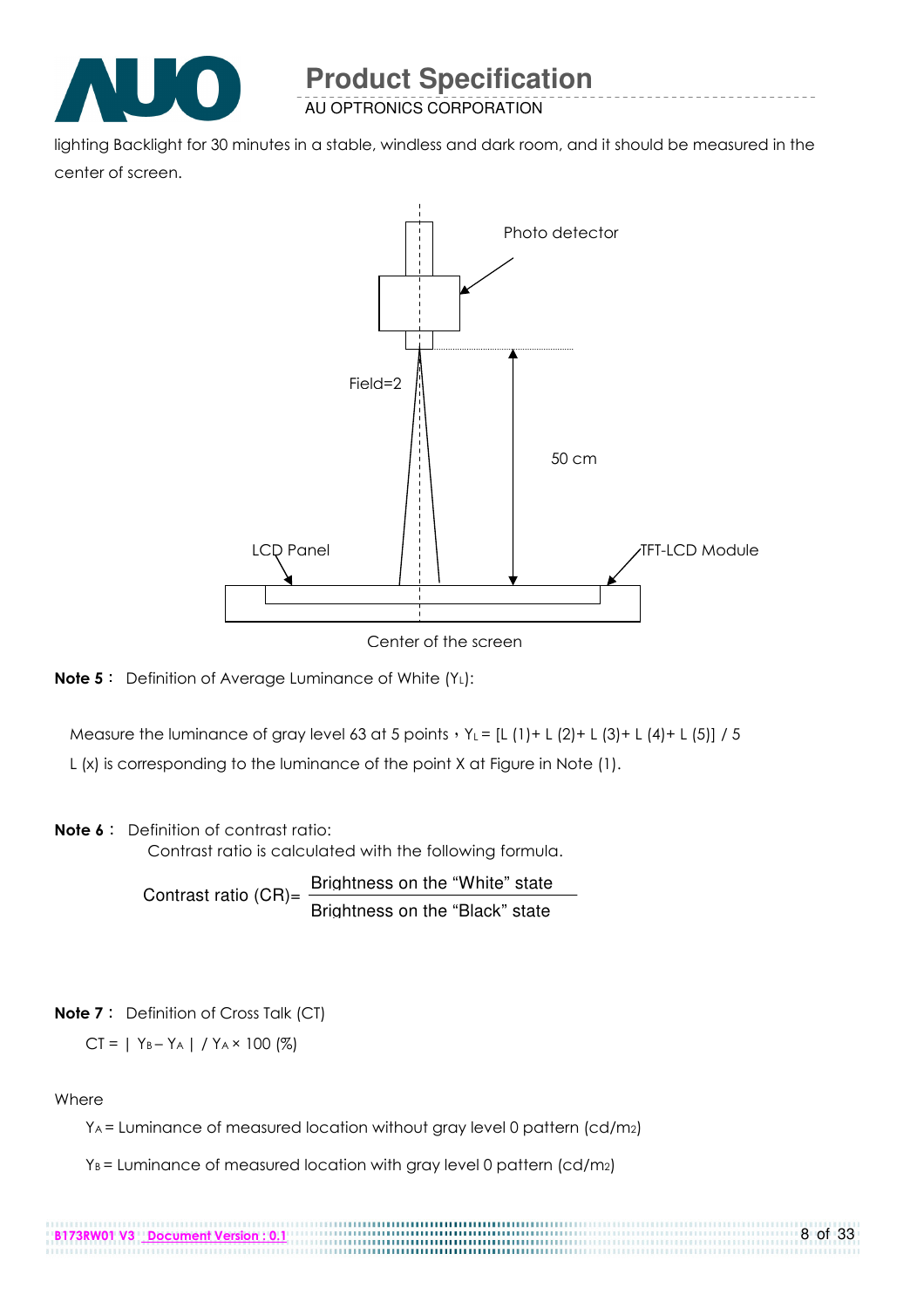

AU OPTRONICS CORPORATION



#### Note 8: Definition of response time:

The output signals of BM-7 or equivalent are measured when the input signals are changed from "Black" to "White" (falling time) and from "White" to "Black" (rising time), respectively. The response time interval between the 10% and 90% of amplitudes. Refer to figure as below.



....................................

.............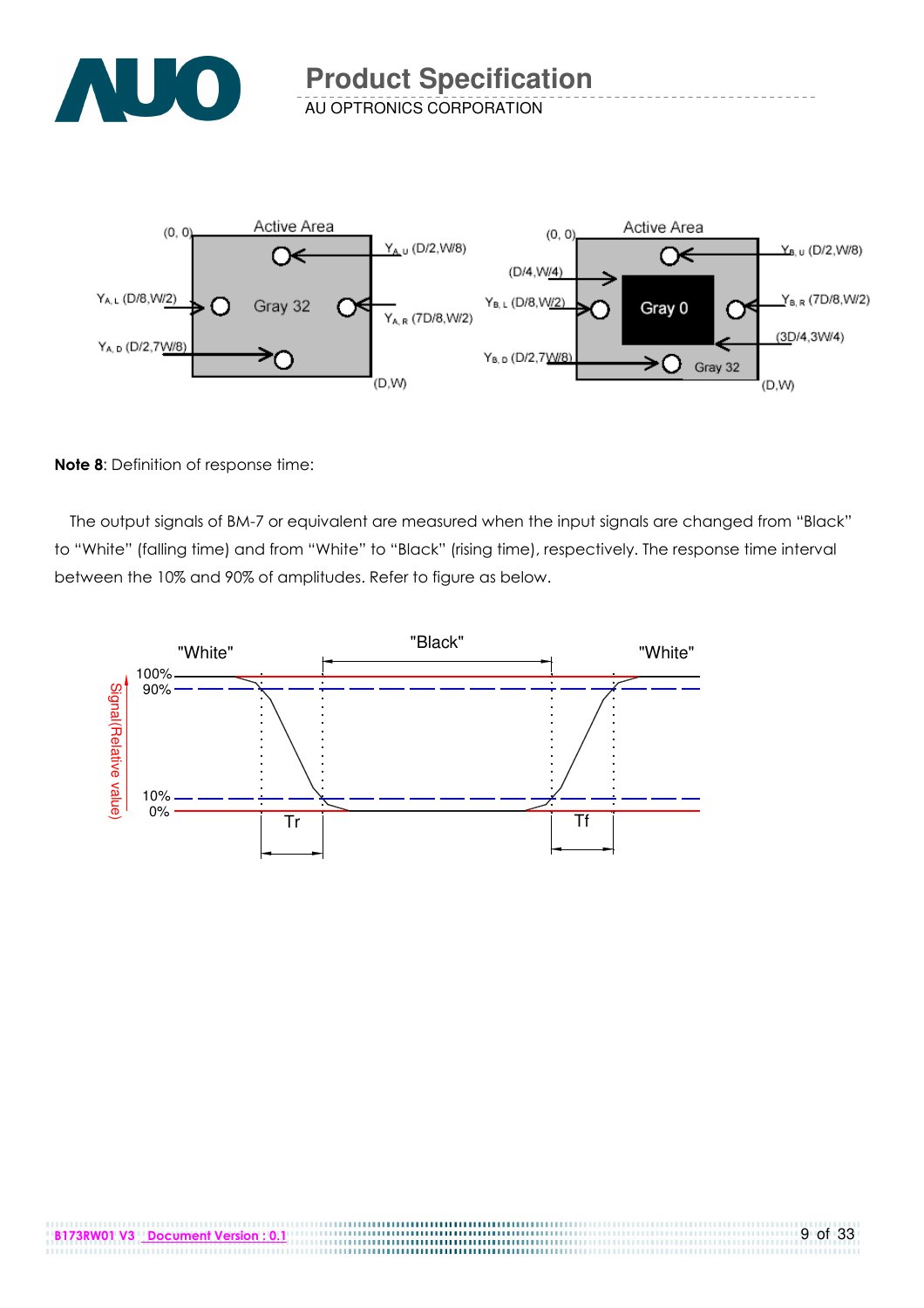

AU OPTRONICS CORPORATION

#### Note 9. Definition of viewing angle

Viewing angle is the measurement of contrast ratio  $\geq$  10, at the screen center, over a 180° horizontal and 180° vertical range (off-normal viewing angles). The 180° viewing angle range is broken down as follows; 90° (θ) horizontal left and right and 90° (Φ) vertical, high (up) and low (down). The measurement direction is typically perpendicular to the display surface with the screen rotated about its center to develop the desired measurement viewing angle.

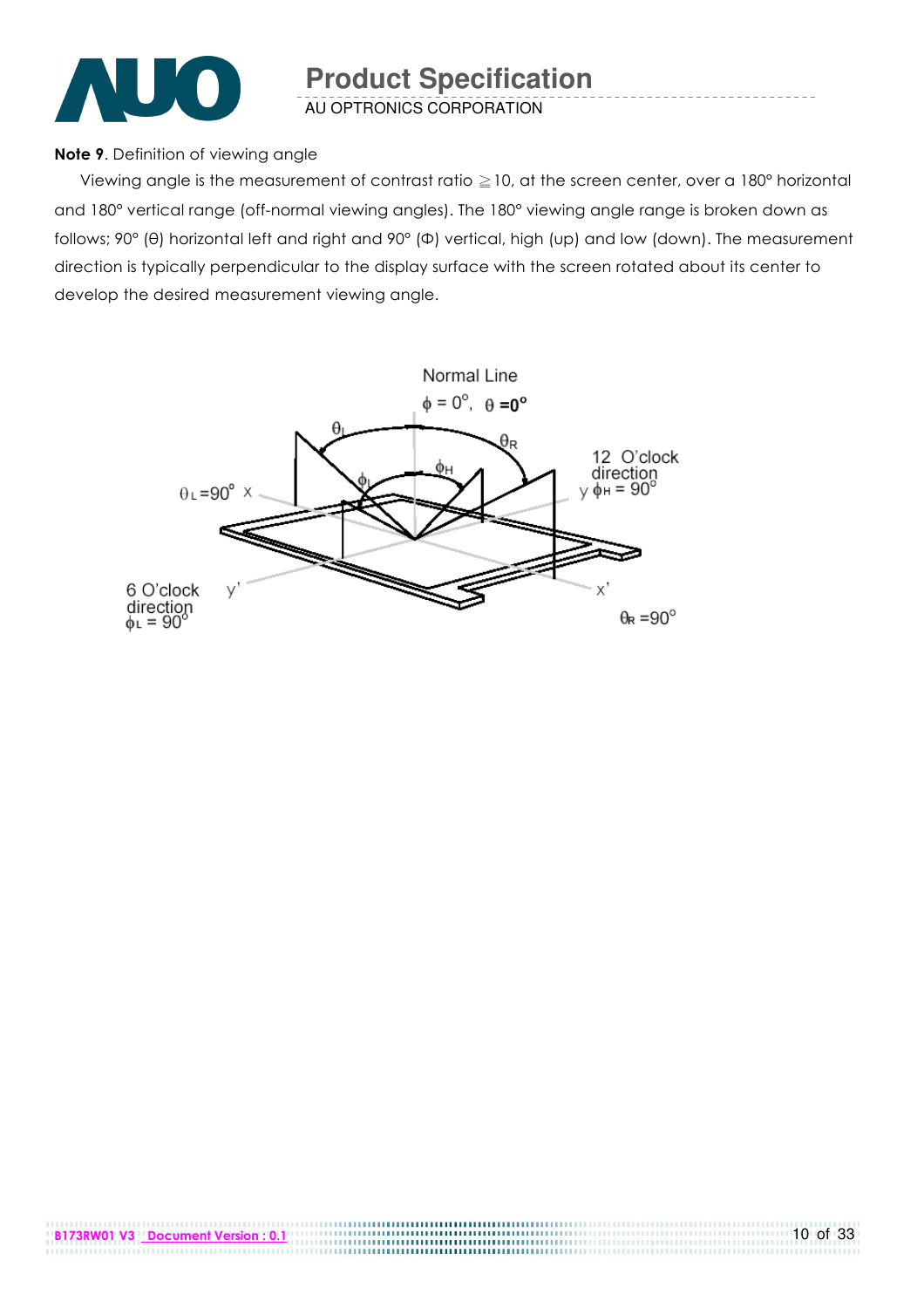

AU OPTRONICS CORPORATION

## 3. Functional Block Diagram

The following diagram shows the functional block of the 17.3 inches wide Color TFT/LCD 40 Pin.

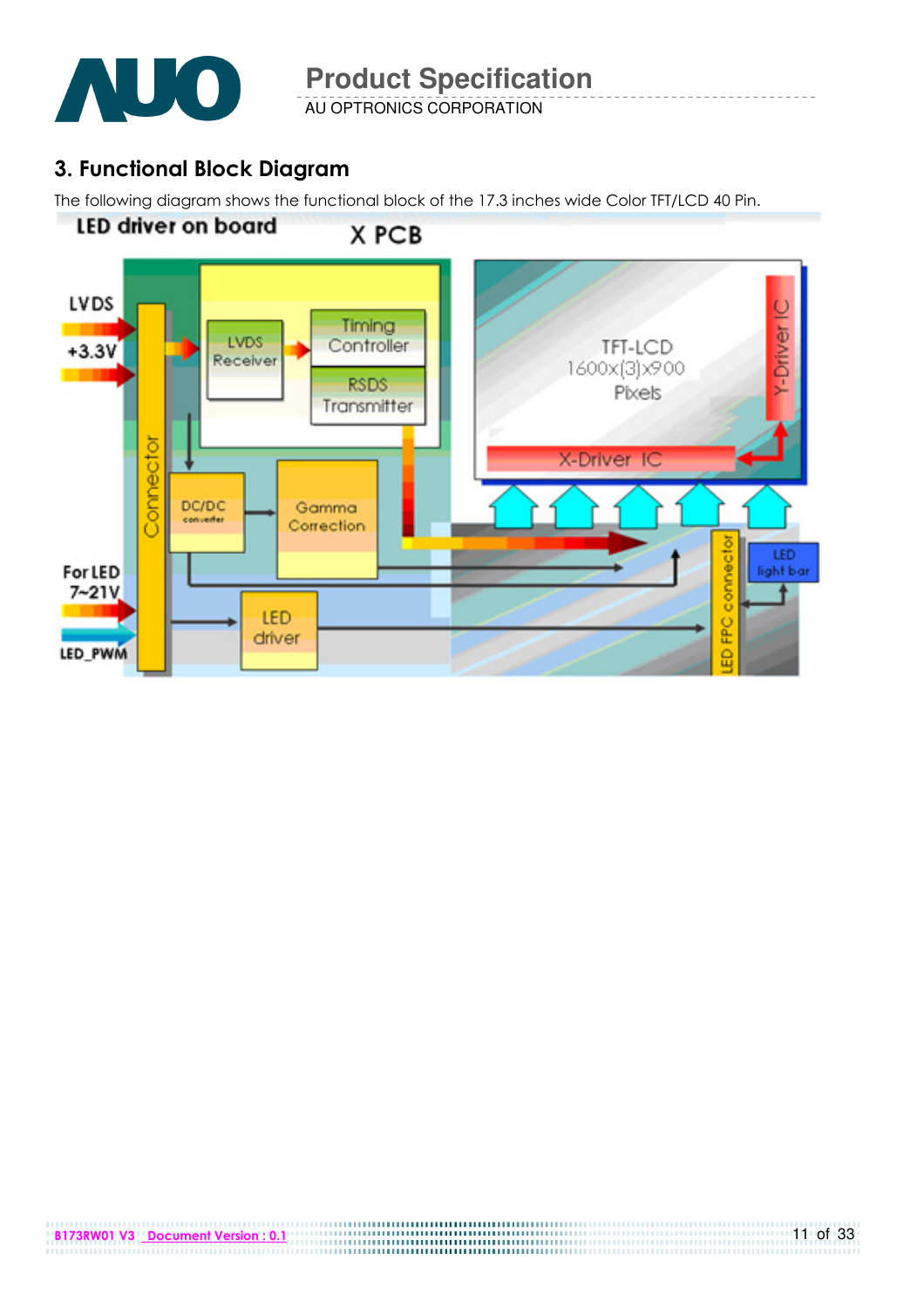

AU OPTRONICS CORPORATION

## 4. Absolute Maximum Ratings

An absolute maximum rating of the module is as following:

## 4.1 Absolute Ratings of TFT LCD Module

| ltem            | svmbol | Min       | Max    | Unit   | <b>Conditions</b>  |
|-----------------|--------|-----------|--------|--------|--------------------|
| Logic/LCD Drive | Vin    | ົ<br>−∪.◡ | $+4.0$ | [Volt] | Note<br>$\sqrt{2}$ |

## 4.2 Absolute Ratings of Environment

| <b>Item</b>               | Symbol     | Min   | Max   | Unit           | <b>Conditions</b> |
|---------------------------|------------|-------|-------|----------------|-------------------|
| Operating                 | TOP        |       | $+50$ | $\overline{C}$ | Note 4            |
| <b>Operation Humidity</b> | <b>HOP</b> |       | 95    | [%RH]          | Note 4            |
| Storage Temperature       | TST        | $-20$ | $+60$ | $\overline{C}$ | Note 4            |
| <b>Storage Humidity</b>   | HST        |       | 95    | [%RH]          | Note 4            |

Note 1: At Ta (25°C)

Note 2: Permanent damage to the device may occur if exceed maximum values

Note 3: LED specification refer to section 5.2

Note 4: For quality performance, please refer to AUO IIS (Incoming Inspection Standard).



.....................................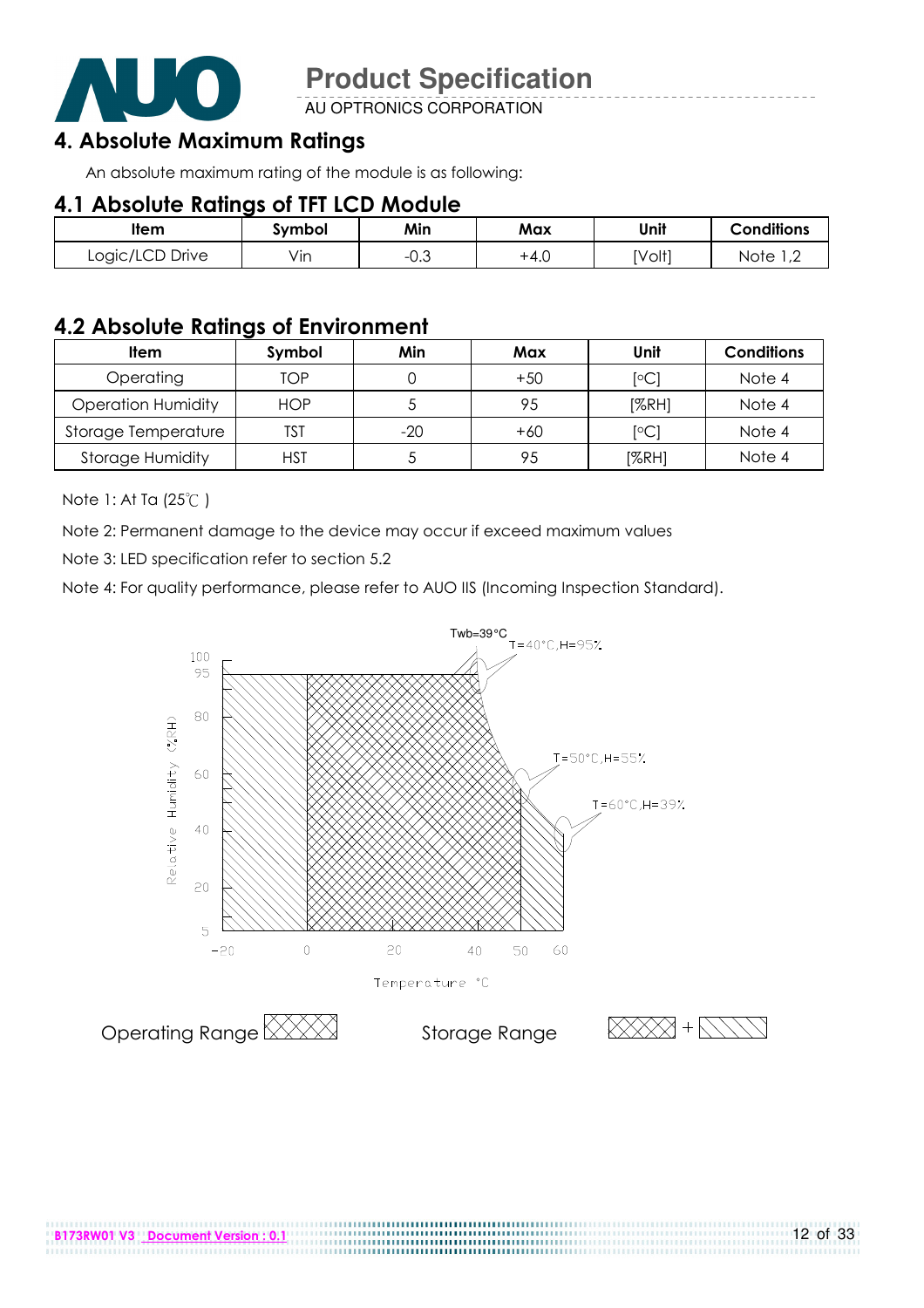

AU OPTRONICS CORPORATION

## 5. Electrical characteristics

## 5.1 TFT LCD Module

#### 5.1.1 Power Specification

Input power specifications are as follows;

The power specification are measured under 25°C and frame frenquency under 60Hz

| Symble       | Parameter                                      | Min | <b>Typ</b> | Max  | <b>Units</b>  | <b>Note</b> |
|--------------|------------------------------------------------|-----|------------|------|---------------|-------------|
| <b>VDD</b>   | Logic/LCD Drive<br>Voltage                     | 3.0 | 3.3        | 3.6  | [Volt]        |             |
| <b>PDD</b>   | <b>VDD Power</b>                               |     |            | 1.6  | [Watt]        | Note $1/2$  |
| IDD          | <b>IDD Current</b>                             | -   | 350        | 450  | [mA]          | Note $1/2$  |
| <b>IRush</b> | Inrush Current                                 |     |            | 2000 | [mA]          | Note 3      |
| VDDrp        | Allowable<br>Logic/LCD Drive<br>Ripple Voltage |     |            | 100  | [mV]<br>$p-p$ |             |

Note 1: Maximum Measurement Condition: Black Pattern at 3.3V driving voltage. (Pmax=V3.3X Iblack)



.............

13 of 33

Note 2: Measure Condition

B173RW01 V3 Document Version : 0.1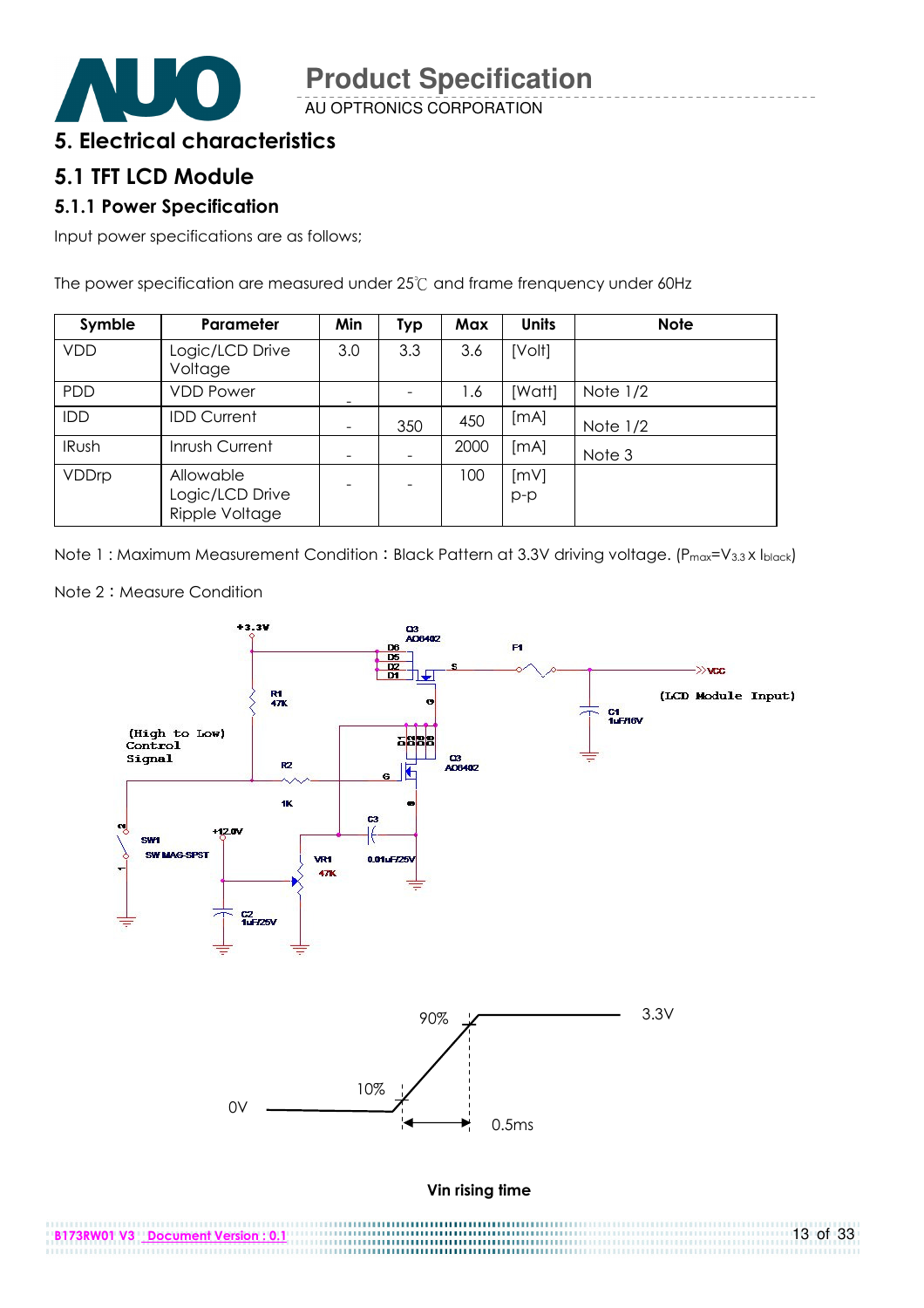

AU OPTRONICS CORPORATION

#### 5.1.2 Signal Electrical Characteristics

Input signals shall be low or High-impedance state when VDD is off. Signal electrical characteristics are as follows;

| Parameter | Condition                                        | Min    | Max   | Unit |
|-----------|--------------------------------------------------|--------|-------|------|
| Vth       | Differential Input High<br>Threshold (Vcm=+1.2V) |        | 100   | [mV] |
| Vtl       | Differential Input Low<br>Threshold (Vcm=+1.2V)  | $-100$ |       | [mV] |
| $V_{ID}$  | Differential Input Voltage                       | 100    | 600   | [mV] |
| Vcm       | Differential Input Common<br>Mode Voltage        | 1.125  | 1.375 | [V]  |

Note: LVDS Signal Waveform

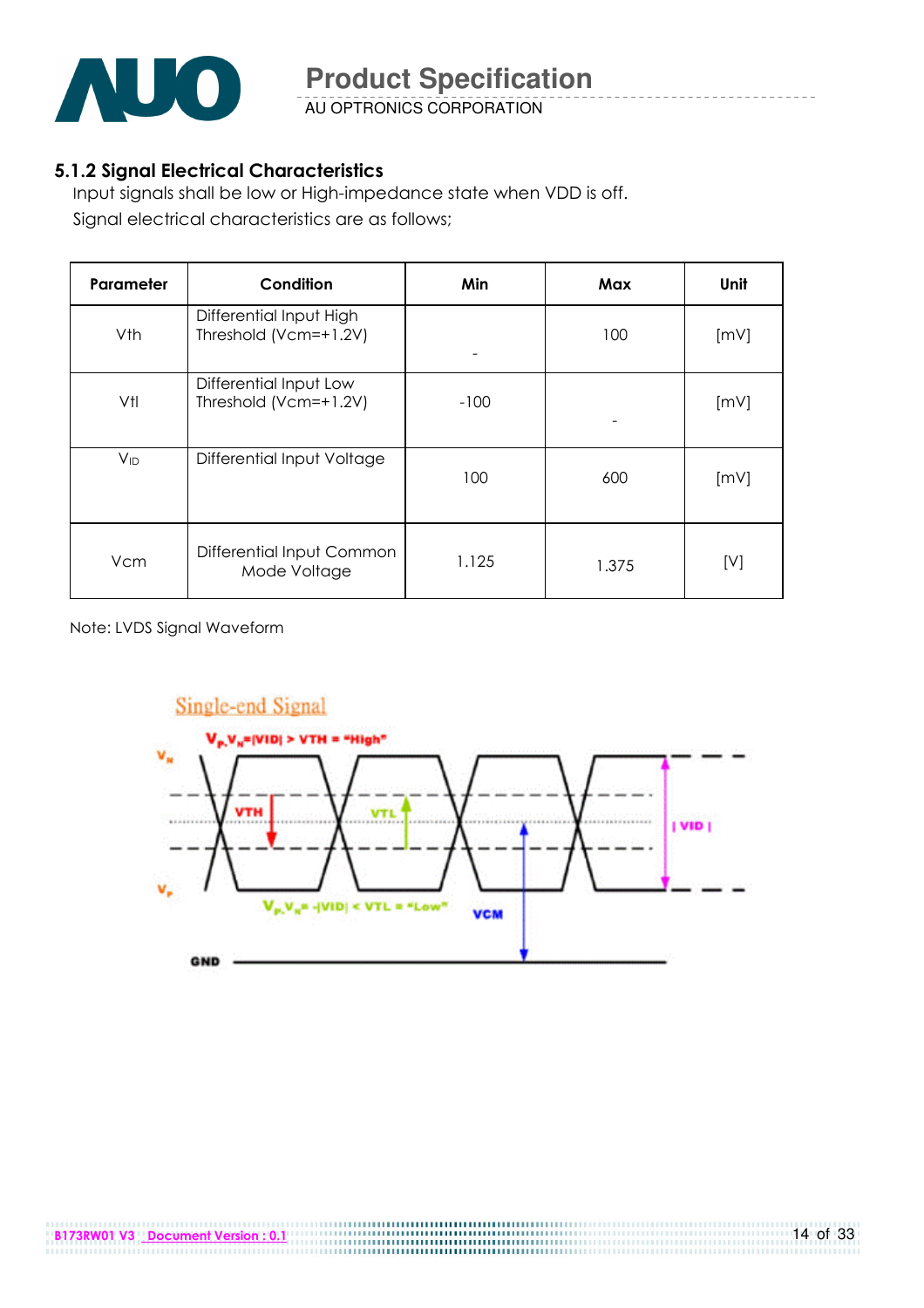

AU OPTRONICS CORPORATION

# 5.2 Backlight Unit

#### 5.2.1 LED characteristics

| Parameter              | Symbol      | Min    | Typ                      | Max | <b>Units</b> | Condition                   |
|------------------------|-------------|--------|--------------------------|-----|--------------|-----------------------------|
| <b>Backlight Power</b> | <b>PLED</b> |        | 4.2                      | 4.5 | [Watt]       | (Ta=25℃), Note 1            |
| Consumption            |             |        |                          |     |              | $V$ in = $12V$              |
| LED Life-Time          | N/A         | 10,000 | $\overline{\phantom{0}}$ |     | Hour         | $(Ta=25^{\circ}C)$ , Note 2 |
|                        |             |        |                          |     |              | $I_F = 20$ mA               |

Note 1: Calculator value for reference PLED = VF (Normal Distribution) \* IF (Normal Distribution) / Efficiency Note 2: The LED life-time define as the estimated time to 50% degradation of initial luminous.

### 5.2.2 Backlight input signal characteristics

| Parameter                      | Symbol      | Min | <b>Typ</b> | Max | <b>Units</b> | <b>Remark</b>                          |
|--------------------------------|-------------|-----|------------|-----|--------------|----------------------------------------|
| LED Power Supply               | <b>VLED</b> | 7   | $-$        | 21  | [Volt]       |                                        |
| LED Enable Input<br>High Level | VLED_EN     | 3   |            | 5.5 | [Volt]       |                                        |
| LED Enable Input<br>Low Level  |             |     |            | 0.8 | [Volt]       |                                        |
| PWM Logic Input<br>High Level  | VPWM EN     | 3   |            | 5.5 | [Volt]       | Define as<br>Connector                 |
| PWM Logic Input<br>Low Level   |             |     |            | 0.8 | [Volt]       | <b>Interface</b><br>$(Ta=25^{\circ}C)$ |
| PWM Input Frequency            | <b>FPWM</b> | 100 | 1K         | 20k | Hz           |                                        |
| PWM Duty Ratio                 | Duty        | 5   |            | 100 | $\%$         |                                        |

15 of 33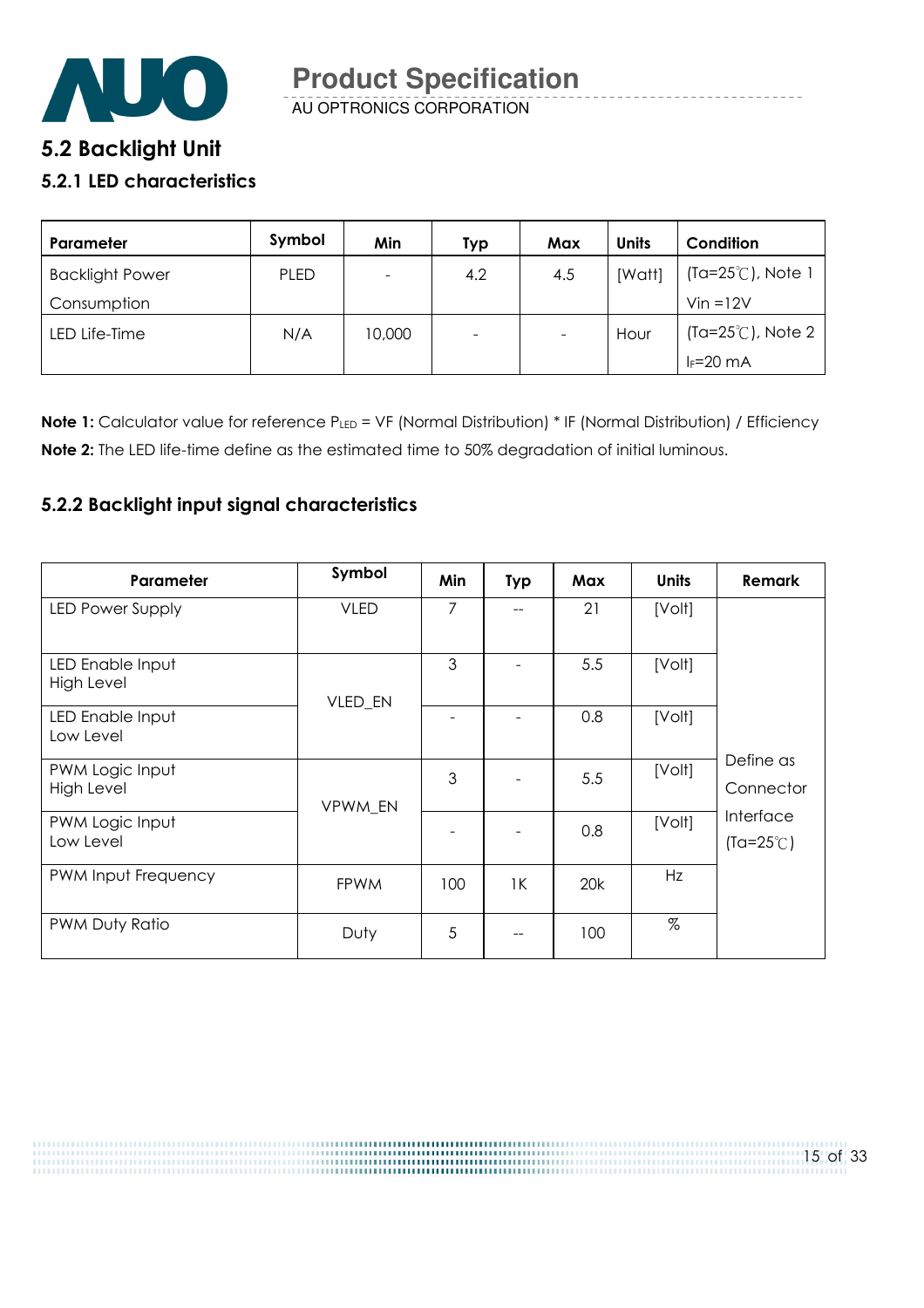

## 6. Signal Characteristic

## 6.1 Pixel Format Image

Following figure shows the relationship of the input signals and LCD pixel format.



16 of 33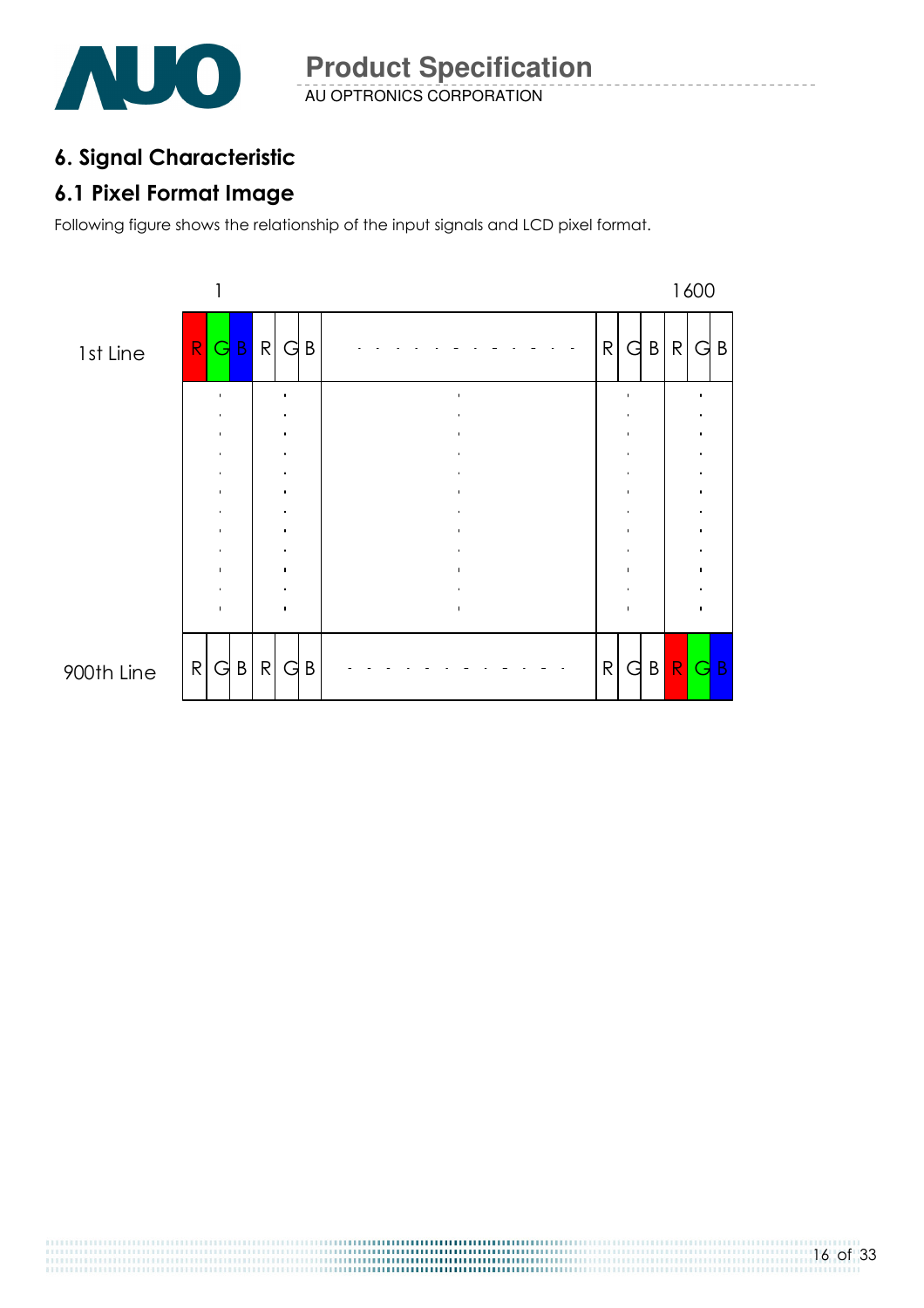

AU OPTRONICS CORPORATION

## 6.2 The input data format



| <b>Signal Name</b> | <b>Description</b>     |                                                                        |
|--------------------|------------------------|------------------------------------------------------------------------|
| R5                 | Red Data 5 (MSB)       | Red-pixel Data                                                         |
| R4                 | Red Data 4             | Each red pixel's brightness data consists of these 6 bits pixel data.  |
| R <sub>3</sub>     | Red Data 3             |                                                                        |
| R <sub>2</sub>     | Red Data 2             |                                                                        |
| R <sub>1</sub>     | Red Data 1             |                                                                        |
| R <sub>0</sub>     | Red Data 0 (LSB)       |                                                                        |
|                    | Red-pixel Data         |                                                                        |
| G <sub>5</sub>     | Green Data 5 (MSB)     | Green-pixel Data                                                       |
| G4                 | Green Data 4           | Each green pixel's brightness data consists of these 6 bits pixel      |
| G <sub>3</sub>     | Green Data 3           | data.                                                                  |
| G <sub>2</sub>     | Green Data 2           |                                                                        |
| G1                 | Green Data 1           |                                                                        |
| G <sub>0</sub>     | Green Data 0 (LSB)     |                                                                        |
|                    | Green-pixel Data       |                                                                        |
| <b>B5</b>          | Blue Data 5 (MSB)      | <b>Blue-pixel Data</b>                                                 |
| <b>B4</b>          | <b>Blue Data 4</b>     | Each blue pixel's brightness data consists of these 6 bits pixel data. |
| B <sub>3</sub>     | <b>Blue Data 3</b>     |                                                                        |
| B <sub>2</sub>     | <b>Blue Data 2</b>     |                                                                        |
| B <sub>1</sub>     | <b>Blue Data 1</b>     |                                                                        |
| B <sub>O</sub>     | Blue Data 0 (LSB)      |                                                                        |
|                    |                        |                                                                        |
|                    | <b>Blue-pixel Data</b> |                                                                        |
| <b>RxCLKIN</b>     | Data Clock             | The signal is used to strobe the pixel data and DE signals. All pixel  |
|                    |                        | data shall be valid at the falling edge when the DE signal is high     |
| <b>DE</b>          | Display Timing         | This signal is strobed at the falling edge of                          |
|                    |                        | RxCLKIN. When the signal is high, the pixel data shall be valid to     |
| VS                 |                        | be displayed.                                                          |
| <b>HS</b>          | Vertical Sync          | The signal is synchronized to RxCLKIN.                                 |
|                    | Horizontal Sync        | The signal is synchronized to RxCLKIN.                                 |

Note: Output signals from any system shall be low or High-impedance state when VDD is off.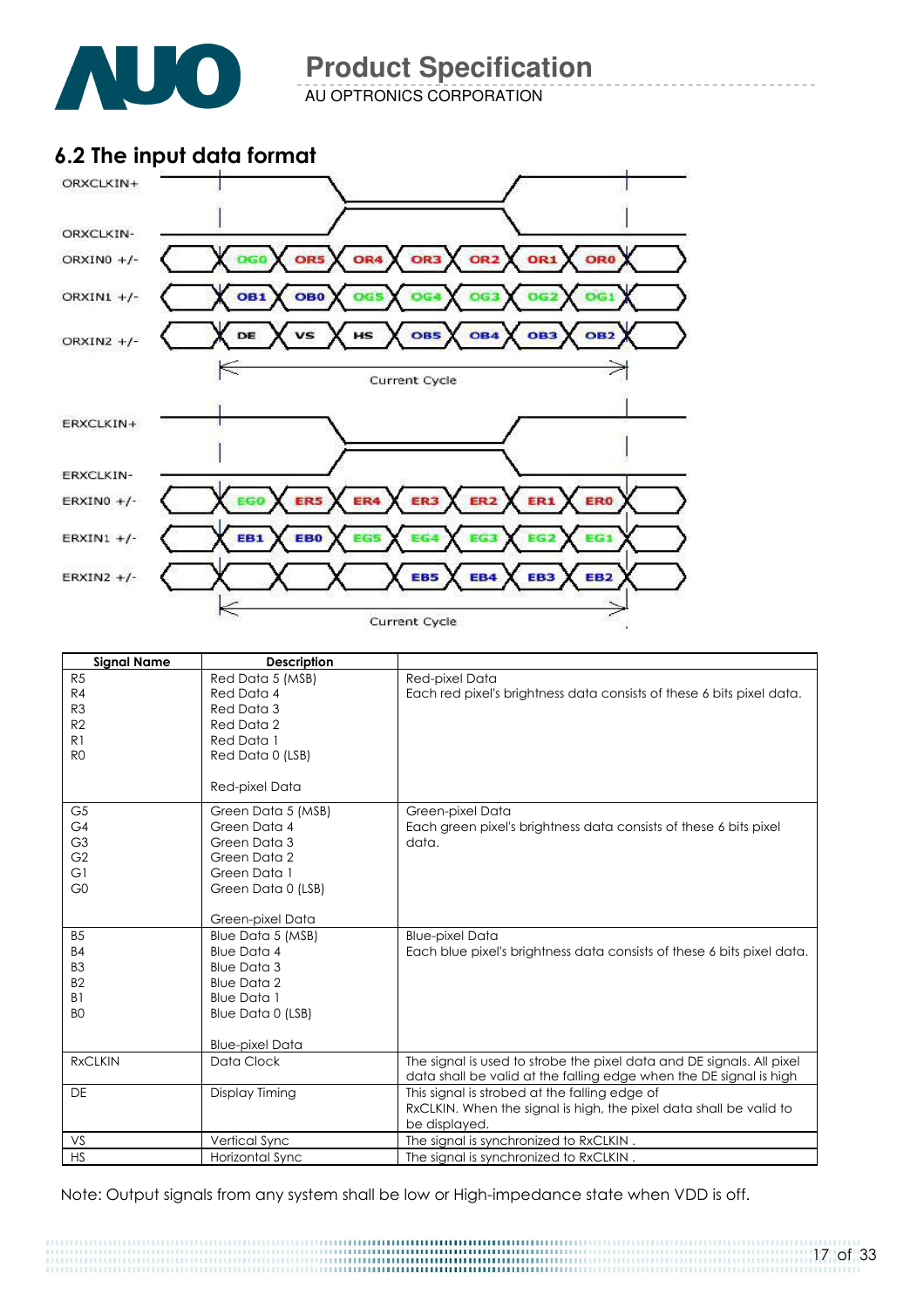

## 6.3 Integration Interface and Pin Assignment

## 6.3.1 Connector Description

Physical interface is described as for the connector on module.

These connectors are capable of accommodating the following signals and will be following components.

| <b>Connector Name / Designation</b> | <b>For Signal Connector</b>      |  |  |  |  |
|-------------------------------------|----------------------------------|--|--|--|--|
| Manufacturer                        | IPEX or compatible               |  |  |  |  |
| Type / Part Number                  | 20455-040E-12R or compatible     |  |  |  |  |
| Mating Housing/Part Number          | IPEX 20353-040T-11 or compatible |  |  |  |  |

#### 6.3.2 Pin Assignment

LVDS is a differential signal technology for LCD interface and high speed data transfer device.

| PIN#           | <b>Signal Name</b> | <b>Description</b>                                |
|----------------|--------------------|---------------------------------------------------|
| 1              | <b>NC</b>          | No Connection                                     |
| $\overline{2}$ | <b>VDD</b>         | Power Supply +3.3V                                |
| 3              | <b>VDD</b>         | Power Supply +3.3V                                |
| 4              | <b>VEDID</b>       | EDID +3.3V Power                                  |
| 5              | <b>NC</b>          | No Connect (Reserve for M1 aging)                 |
| 6              | <b>CLKEDID</b>     | <b>EDID Clock Input</b>                           |
| 7              | <b>DATAEDID</b>    | <b>EDID Data Input</b>                            |
| $\overline{8}$ | RxOIN0-            | LVDS Differential Data INPUT(Odd R0-R5,G0)        |
| 9              | RxOIN0+            | +LVDS Differential Data INPUT(Odd R0-R5,G0)       |
| 10             | VSS                | Ground                                            |
| 11             | RxOIN1-            | -LVDS Differential Data INPUT(Odd G1-G5,B0-B1)    |
| 12             | RxOIN1+            | +LVDS Differential Data INPUT(Odd G1-G5,B0-B1)    |
| 13             | VSS                | Ground                                            |
| 14             | RxOIN2-            | -LVDS Differential Data INPUT(Odd B2-B5,HS,VS,DE) |
| 15             | RxOIN2+            | +LVDS Differential Data INPUT(Odd B2-B5,HS,VS,DE) |
| 16             | VSS                | Ground                                            |
| 17             | RxOCKIN-           | <b>LVDS Odd Differential Clock INPUT</b>          |
| 18             | RxOCKIN+           | +LVDS Odd Differential Clock INPUT                |
| 19             | VSS                | Ground                                            |
| 20             | RxEINO-            | -LVDS Differential Data INPUT(Even R0-R5,G0)      |
| 21             | RxEINO-            | +LVDS Differential Data INPUT(Even R0-R5,G0)      |
| 22             | VSS                | Ground                                            |
| 23             | RxEIN1-            | LVDS Differential Data INPUT(Even G1-G5,B0-B1)    |

,,,,,,,,,,,,,,,,,,,,,,,,,,,,,,,,,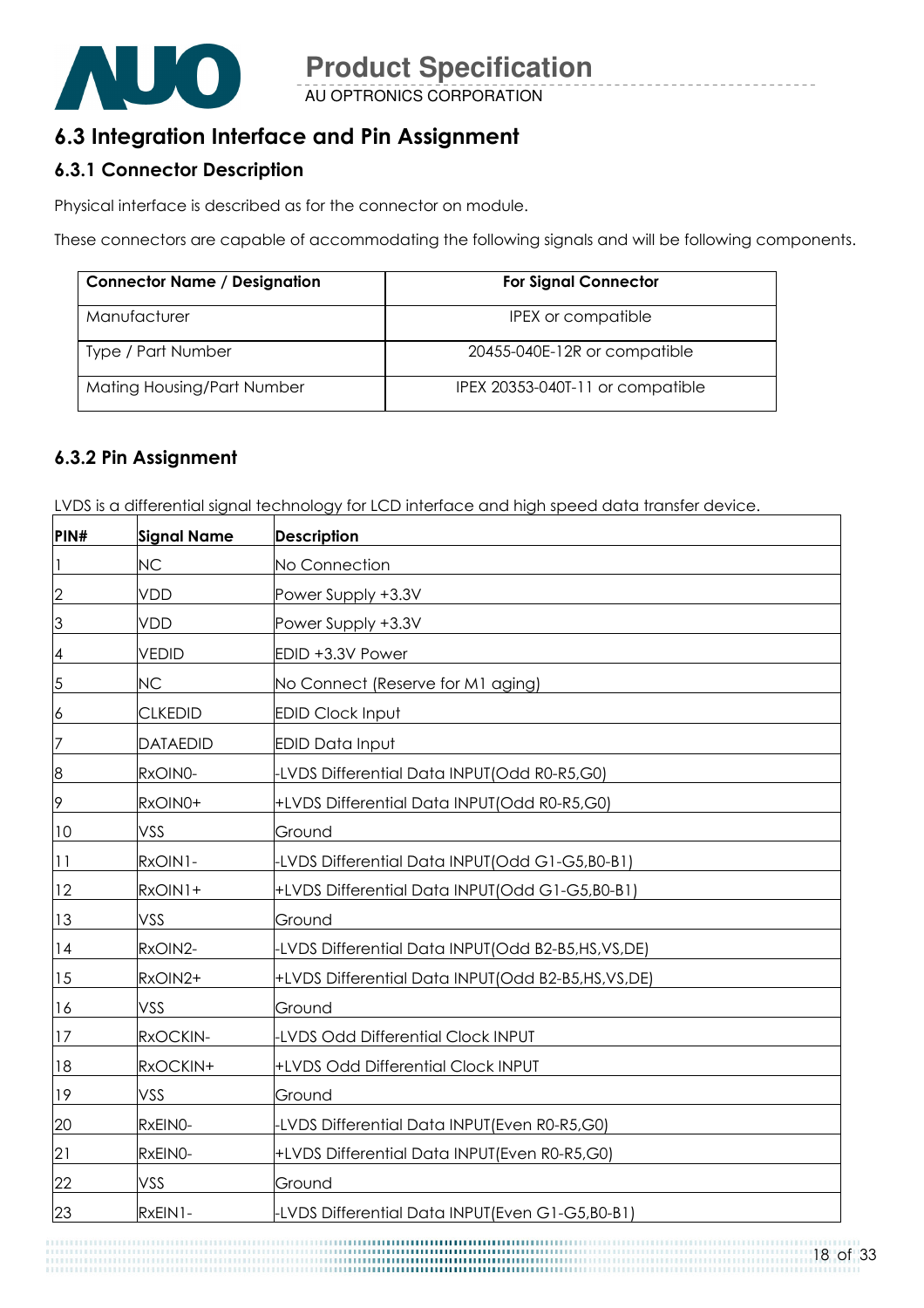

AU OPTRONICS CORPORATION

| 24 | $RxEIN1+$   | +LVDS Differential Data INPUT (Even G1-G5, B0-B1)  |
|----|-------------|----------------------------------------------------|
| 25 | VSS         | Ground                                             |
| 26 | RxEIN2-     | -LVDS Differential Data INPUT(Even B2-B5,HS,VS,DE) |
| 27 | RxEIN2+     | +LVDS Differential Data INPUT(Even B2-B5,HS,VS,DE) |
| 28 | VSS         | Ground                                             |
| 29 | RxECKIN-    | <b>LVDS Even Differential Clock INPUT</b>          |
| 30 | RxECKIN+    | +LVDS Even Differential Clock INPUT                |
| 31 | VLED_GND    | <b>LED Ground</b>                                  |
| 32 | VLED_GND    | <b>LED Ground</b>                                  |
| 33 | VLED_GND    | <b>LED Ground</b>                                  |
| 34 | <b>NC</b>   | No Connection                                      |
| 35 | S_PWMIN     | System PWM Logic Input level                       |
| 36 | LED_EN      | LED enable input level                             |
| 37 | NC          | No Connection                                      |
| 38 | <b>VLED</b> | <b>LED Power Supply</b>                            |
| 39 | <b>VLED</b> | <b>LED Power Supply</b>                            |
| 40 | <b>VLED</b> | <b>LED Power Supply</b>                            |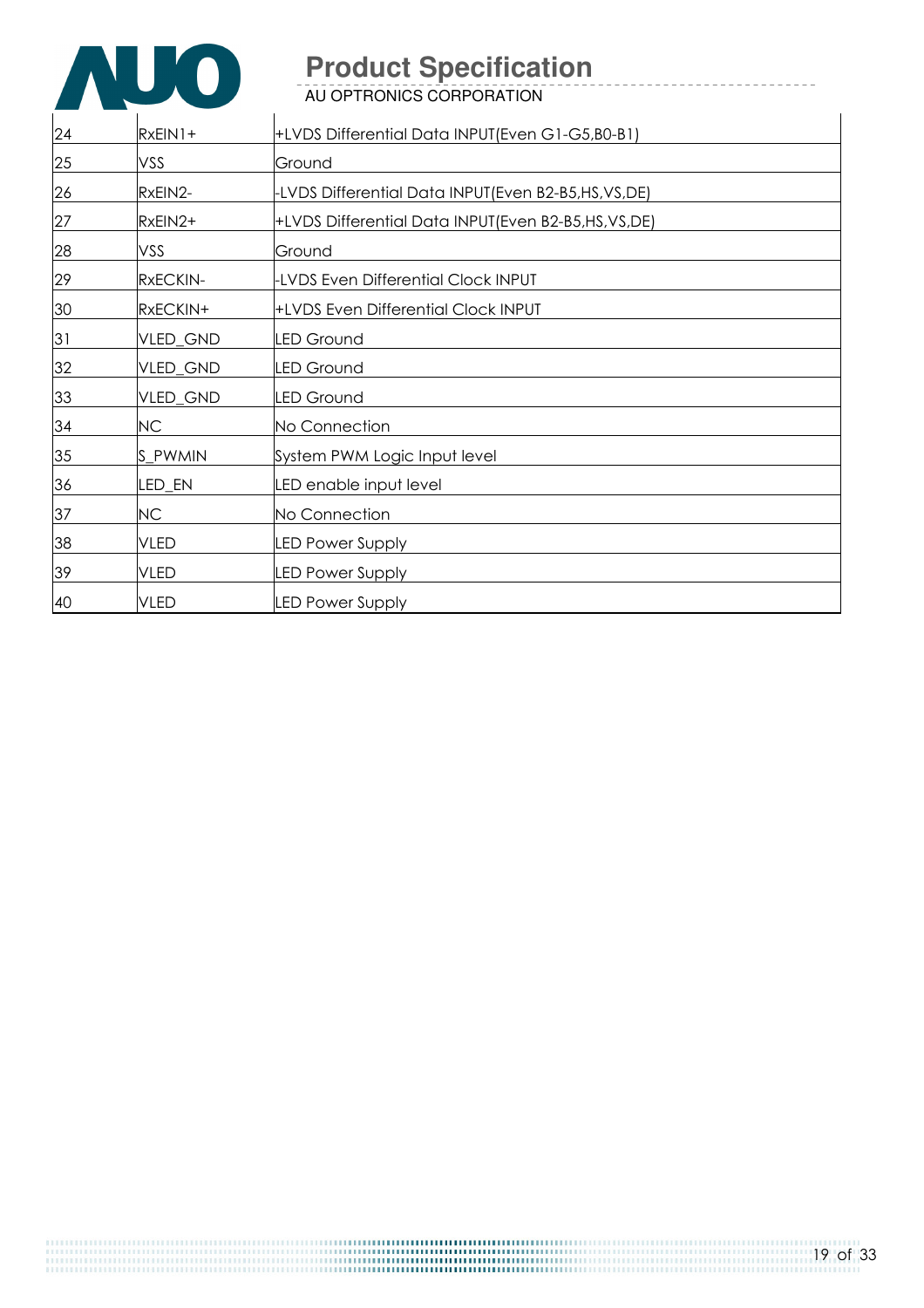

AU OPTRONICS CORPORATION



Note1: Input signals shall be low or High-impedance state when VDD is off.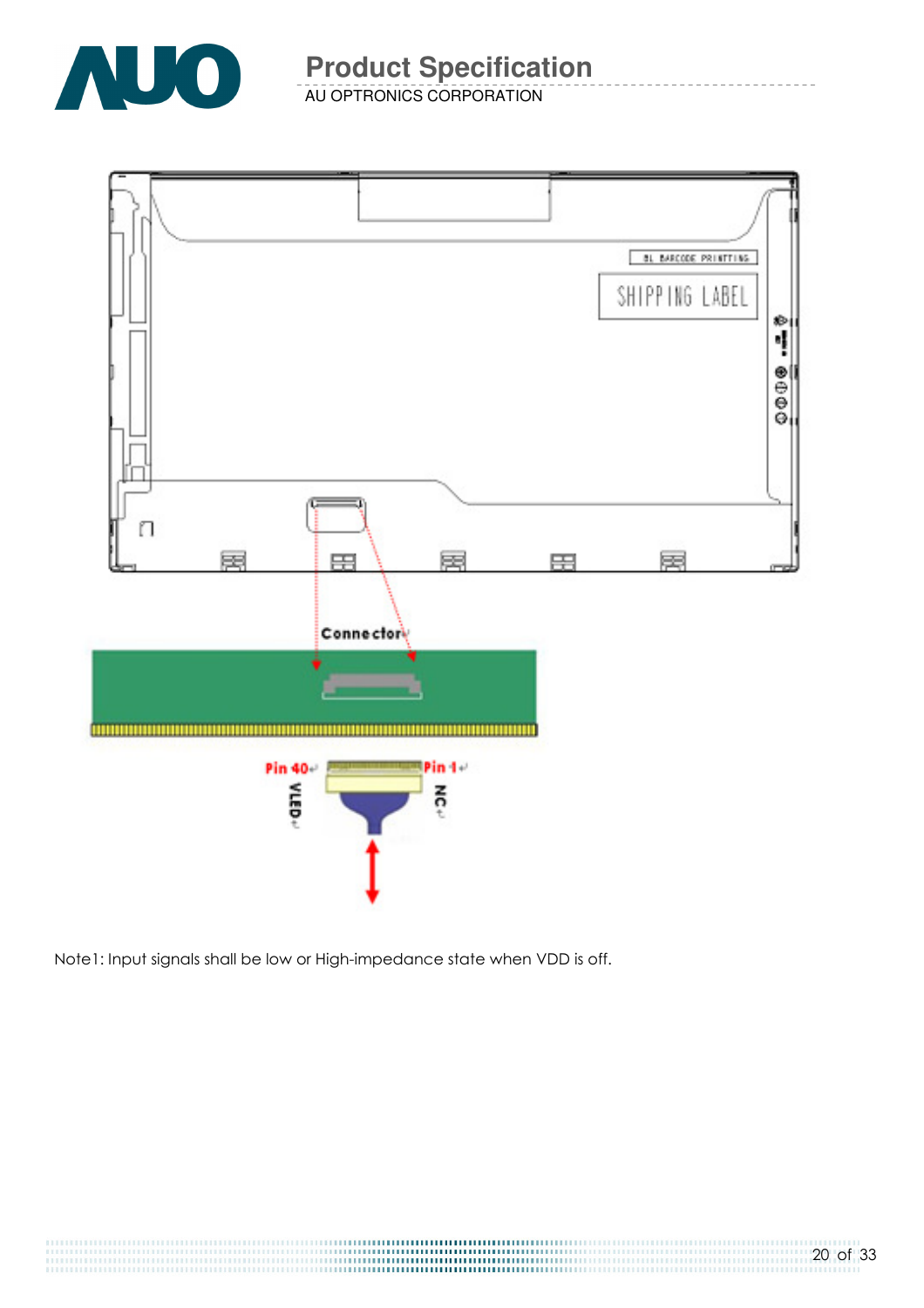

AU OPTRONICS CORPORATION

## 6.4 Interface Timing

## 6.4.1 Timing Characteristics

Basically, interface timings should match the 1600x900 /60Hz manufacturing guide line timing.

| Parameter                           |                 | Symbol                        | Min.       | Typ.       | Max. | Unit                        |
|-------------------------------------|-----------------|-------------------------------|------------|------------|------|-----------------------------|
| <b>Frame Rate</b>                   |                 |                               | 50         | 60         |      | Hz                          |
| <b>Clock frequency</b>              |                 | $1/\mathsf{T}_{\text{Clock}}$ | 50         | 53.90      | 85   | <b>MHz</b>                  |
| Vertical<br><b>Section</b>          | Period          | T∨                            | 908        | 912        | 1500 |                             |
|                                     | Active          | $T_{VD}$                      | 900        |            |      | $T_{Line}$                  |
|                                     | <b>Blanking</b> | $T_{VB}$                      | <b>TBD</b> | <b>TBD</b> | 600  |                             |
| <b>Horizontal</b><br><b>Section</b> | Period          | Tн                            | 840        | 985        | 1250 |                             |
|                                     | <b>Active</b>   | $T_{HD}$                      |            | 800        |      | $\mathbf{T}_{\text{Clock}}$ |
|                                     | <b>Blanking</b> | $T_{\rm HB}$                  | <b>TBD</b> | <b>TBD</b> | 450  |                             |

Note : DE mode only

## 6.4.2 Timing diagram

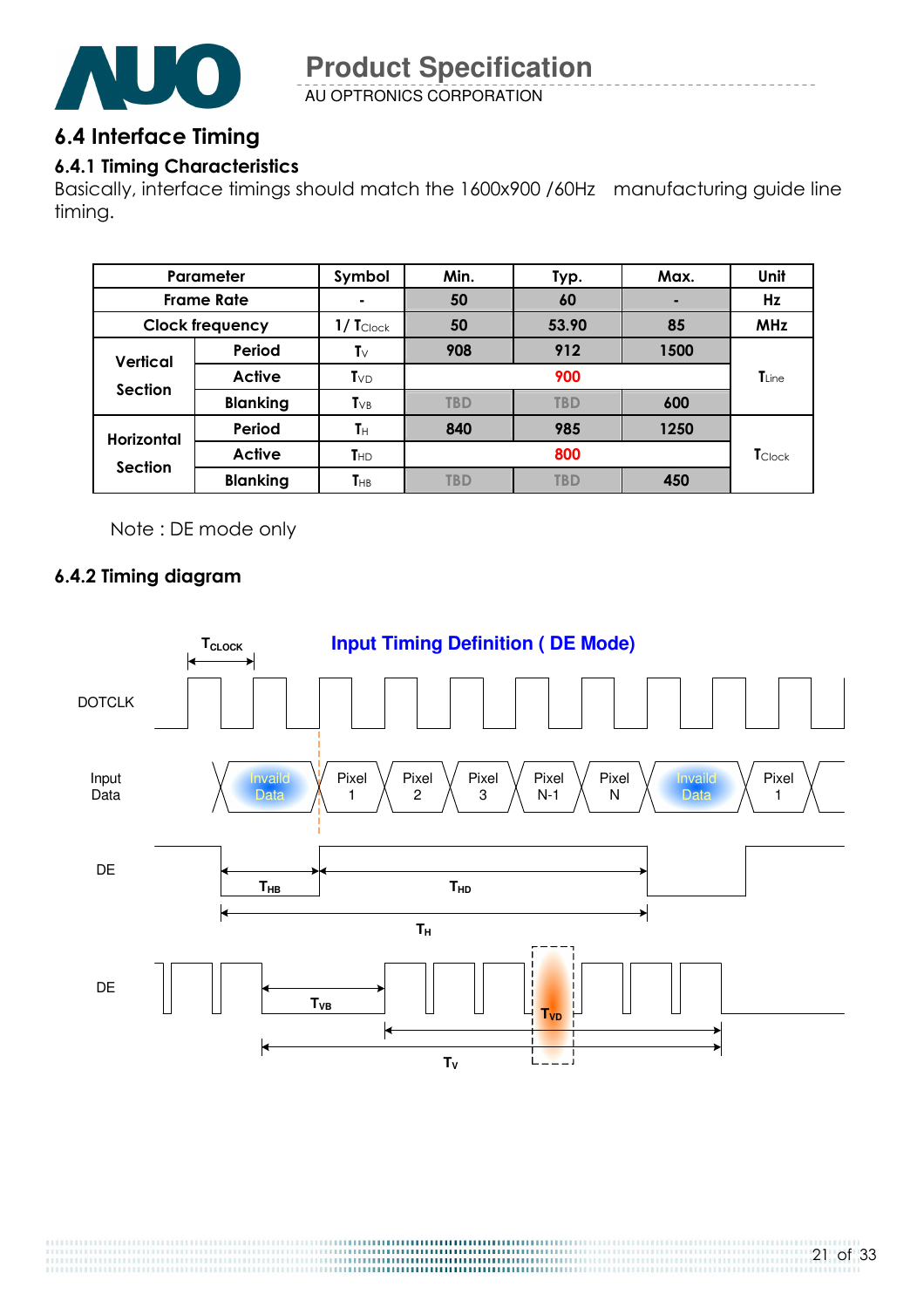

AU OPTRONICS CORPORATION

### 6.5 Power ON/OFF Sequence

Power on/off sequence is as follows. Interface signals and LED on/off sequence are also shown in the chart. Signals from any system shall be Hi-Z state or low level when VDD is off



| Power Sequence Timing |          |      |       |  |  |
|-----------------------|----------|------|-------|--|--|
|                       | Value    |      |       |  |  |
| Parameter             | Min.     | Max. | Units |  |  |
| T1                    | 0.5      | 10   |       |  |  |
| T <sub>2</sub>        | 0        | 50   |       |  |  |
| T <sub>3</sub>        | 200      | -    |       |  |  |
| T <sub>4</sub>        | 200      |      |       |  |  |
| T <sub>5</sub>        | 0        | 50   |       |  |  |
| T6                    | $\Omega$ | 10   |       |  |  |
| T7                    | 500      |      | ms    |  |  |
| T <sub>8</sub>        | 10       |      |       |  |  |
| T9                    | 10       | 180  |       |  |  |
| <b>T10</b>            | 10       | 180  |       |  |  |
| T11                   | 10       |      |       |  |  |
| T12                   | 0.5      | 10   |       |  |  |

Note:If T3,T5,T6 couldn't match above specifications, must request  $13+15+16 > 200$ ms at least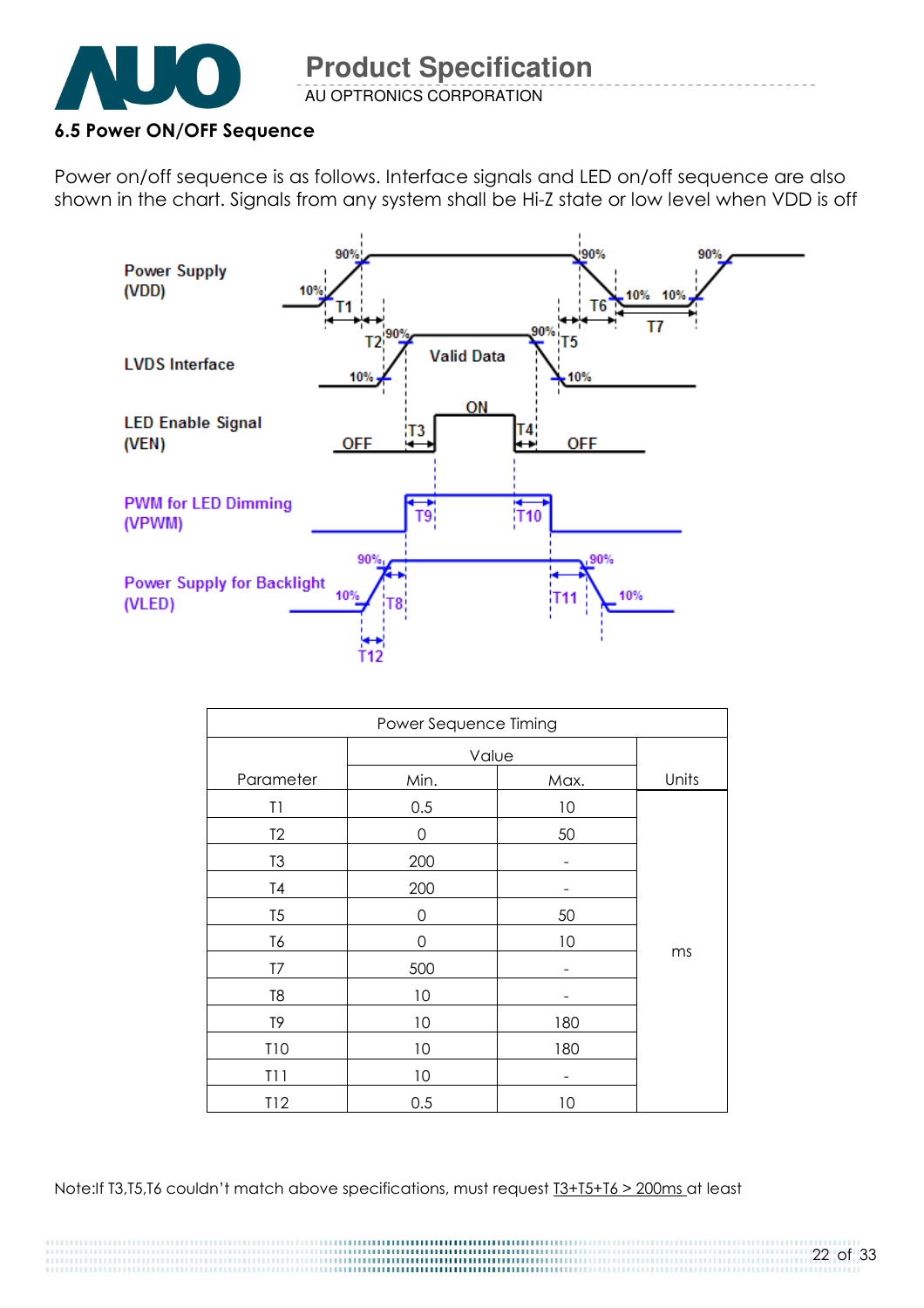

AU OPTRONICS CORPORATION **Product Specification** 

## 7. Vibration and Shock Test

#### 7.1 Vibration Test

#### Test Spec:

- **•** Test method: Non-Operation
- Acceleration: 1.5 G
- **•** Frequency: 10 500Hz Random
- Sweep: 30 Minutes each Axis (X, Y, Z)

#### 7.2 Shock Test Spec:

#### Test Spec:

- **•** Test method: Non-Operation
- Acceleration: 220 G, Half sine wave
- Active time: 2 ms
- Pulse: X,Y,Z .one time for each side

#### 7.3. Reliability

| <b>Items</b>                         | <b>Required Condition</b>                       | <b>Note</b> |
|--------------------------------------|-------------------------------------------------|-------------|
| Temperature<br>Humidity Bias         | Ta= 40℃, 90%RH, 300h                            |             |
| <b>High Temperature</b><br>Operation | Ta= $50^{\circ}$ C, Dry, 300h                   |             |
| Low Temperature<br>Operation         | Ta= $0^{\circ}$ C, 300h                         |             |
| High Temperature Storage             | Ta= 60°C, 35%RH, 300h                           |             |
| Low Temperature Storage              | Ta= -20℃, 50%RH, 300h                           |             |
| <b>Thermal Shock</b><br>Test         | Ta=-20°Cto 60°C, Duration at 30 min, 100 cycles |             |
| <b>ESD</b>                           | Contact: ±8 KV<br>$Air: \pm 15$ KV              | Note 1      |

Note1: According to EN 61000-4-2 , ESD class B: Some performance degradation allowed. No data lost

. Self-recoverable. No hardware failures.

Remark: MTBF (Excluding the LED): 30,000 hours with a confidence level 90%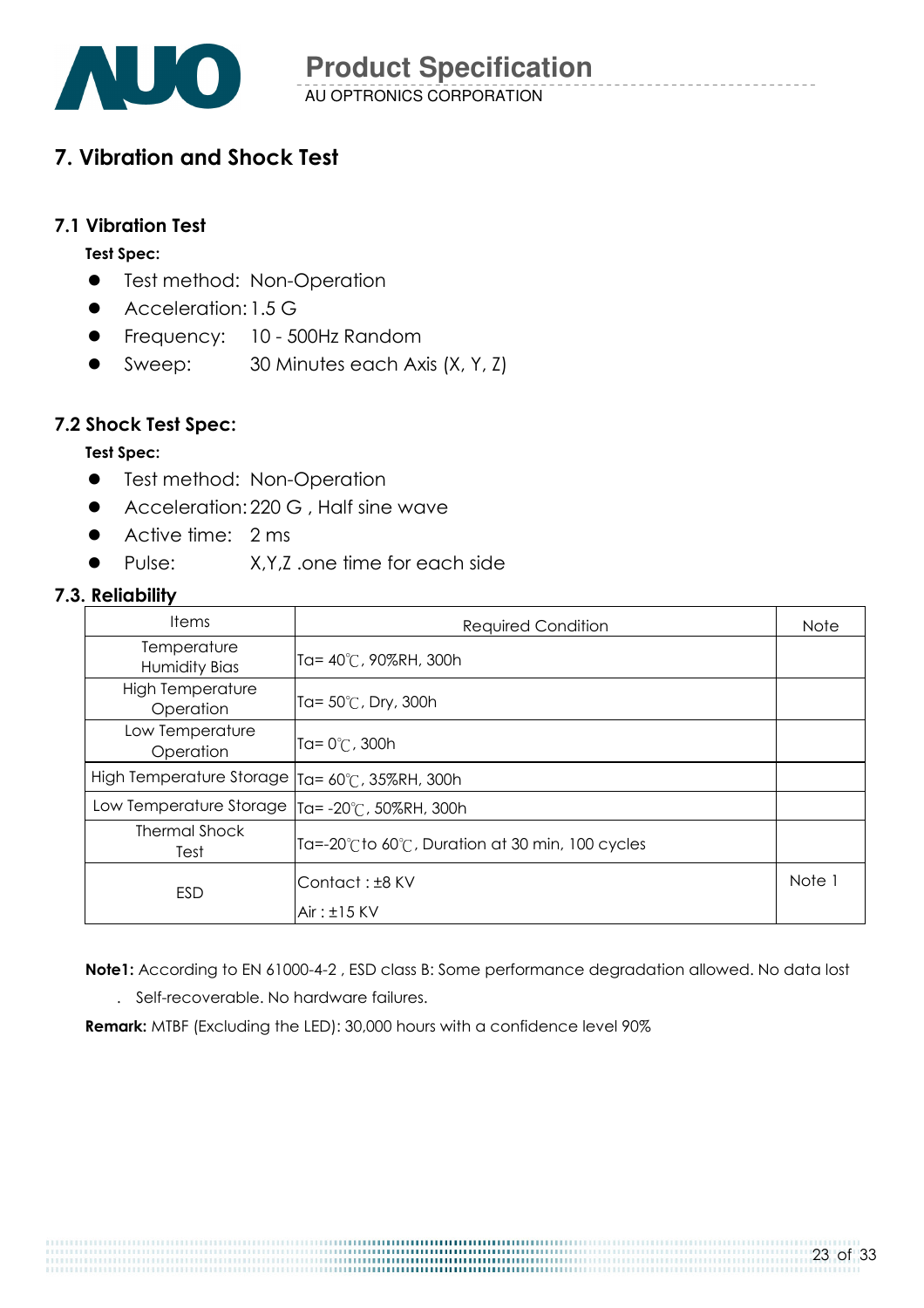

AU OPTRONICS CORPORATION

## 8. Mechanical Characteristics

## 8.1 LCM Outline Dimension

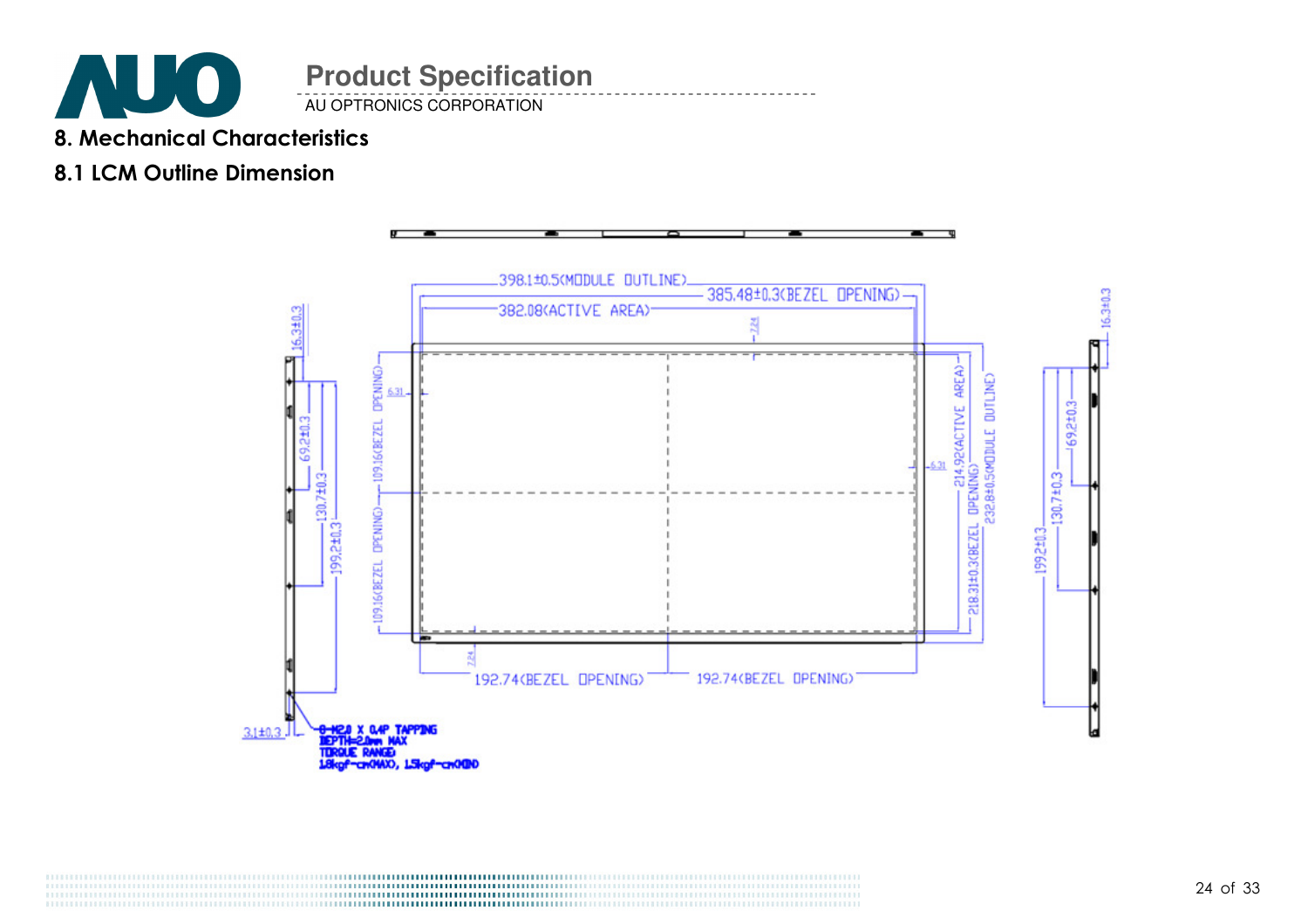

AU OPTRONICS CORPORATION



Note: Prevention IC damage, IC positions not allowed any overlap over these areas.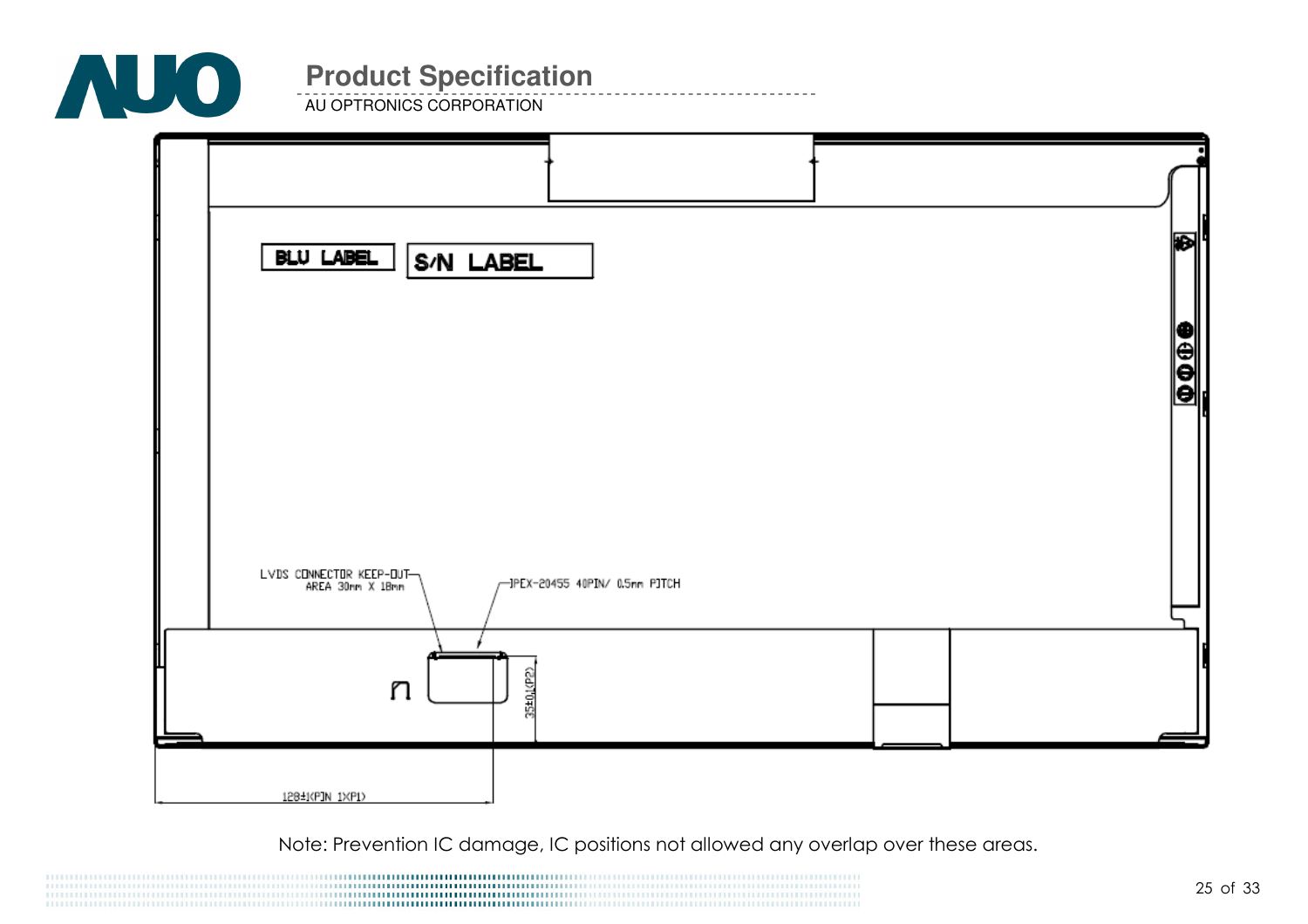

AU OPTRONICS CORPORATION

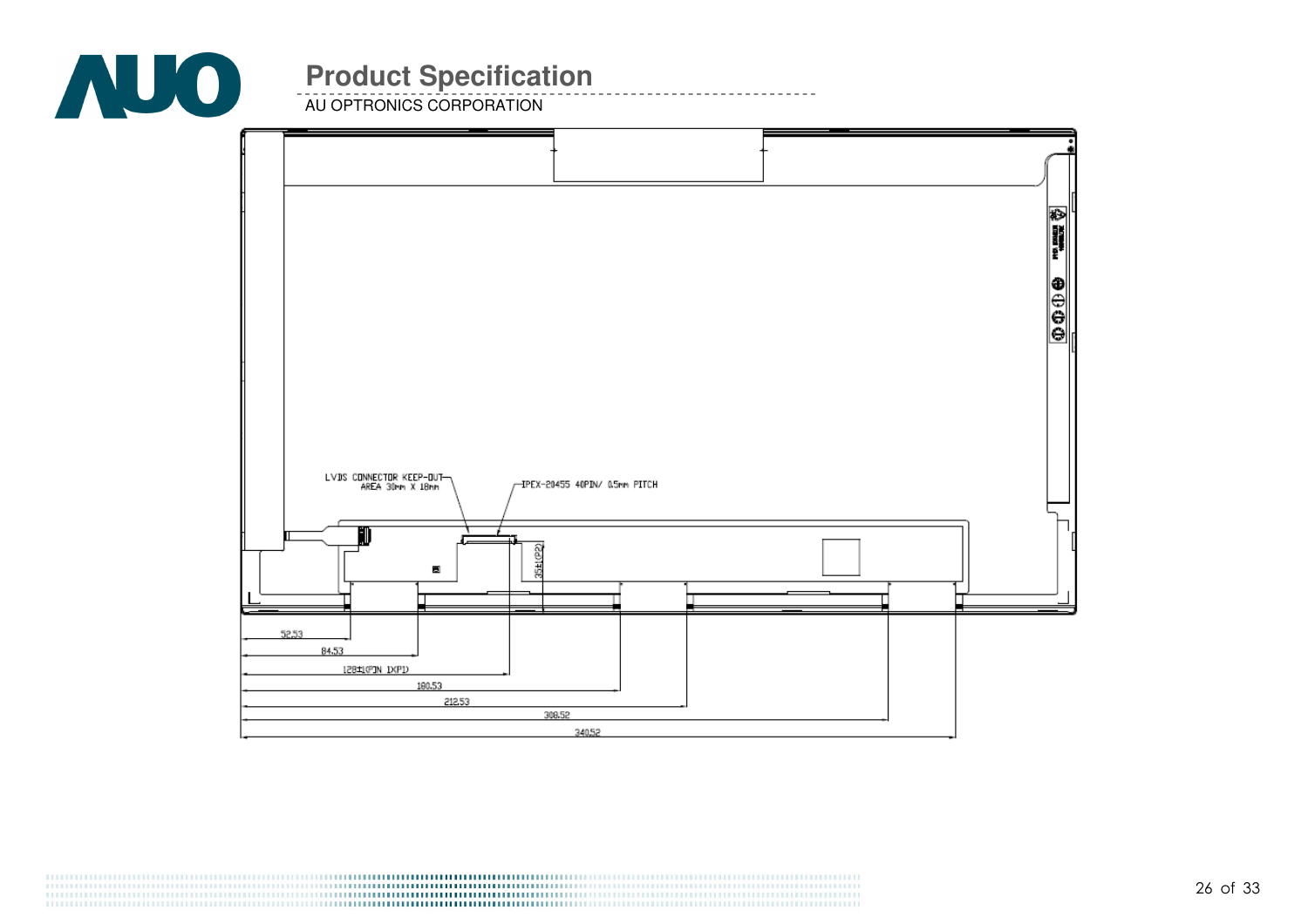

AU OPTRONICS CORPORATION

## 8.2 Screw Hole Depth and Center Position

Maximum Screw penetration from side surface is 2.5mm (See drawing)

Screw hole center location, from front surface =  $3.10 \pm 0.3$ mm (See drawing) Screw Torque: Maximum 2.5 kgf-cm



**D** X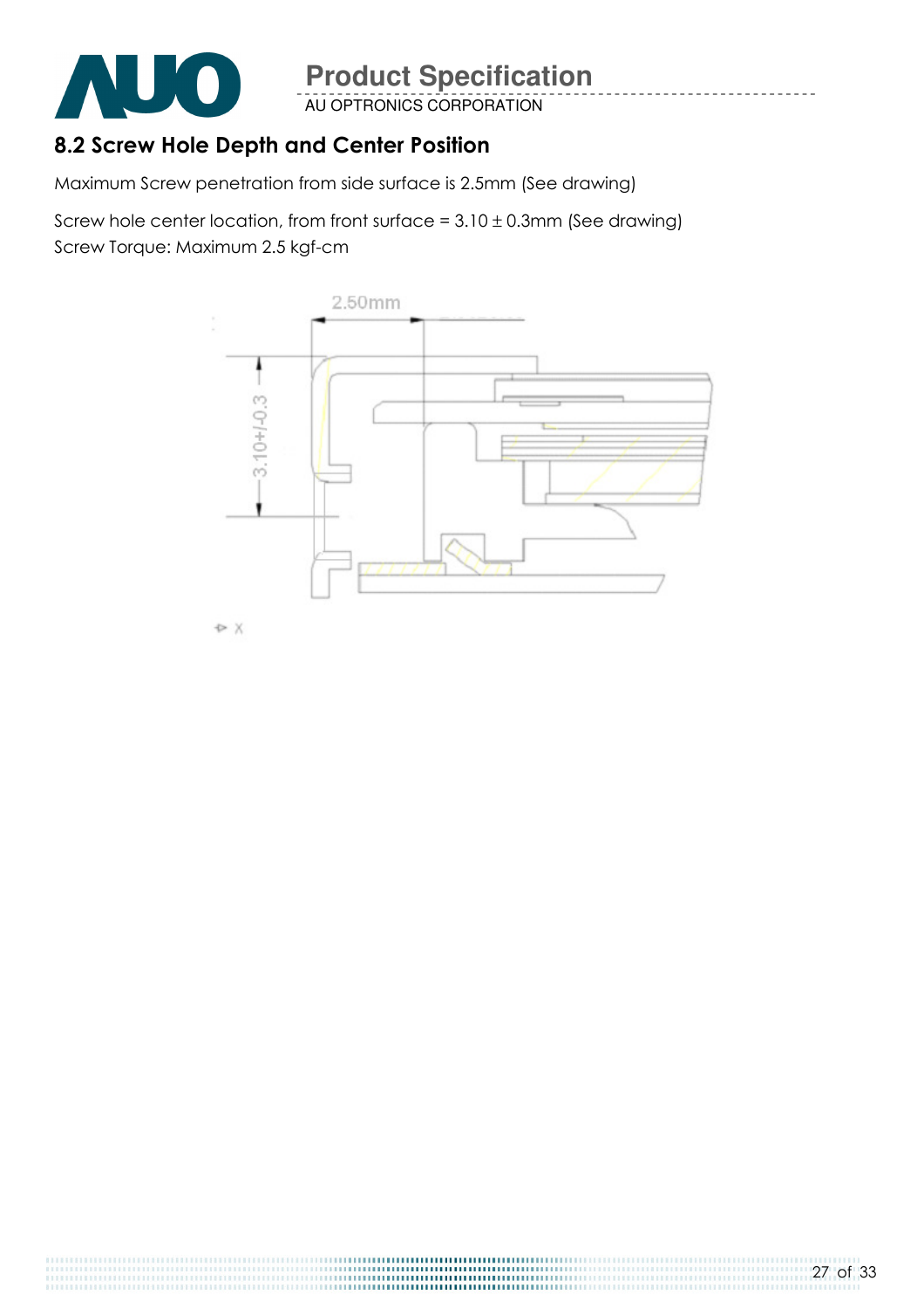

AU OPTRONICS CORPORATION

9. Shipping and Package

## **9.1 Shipping Label Format**

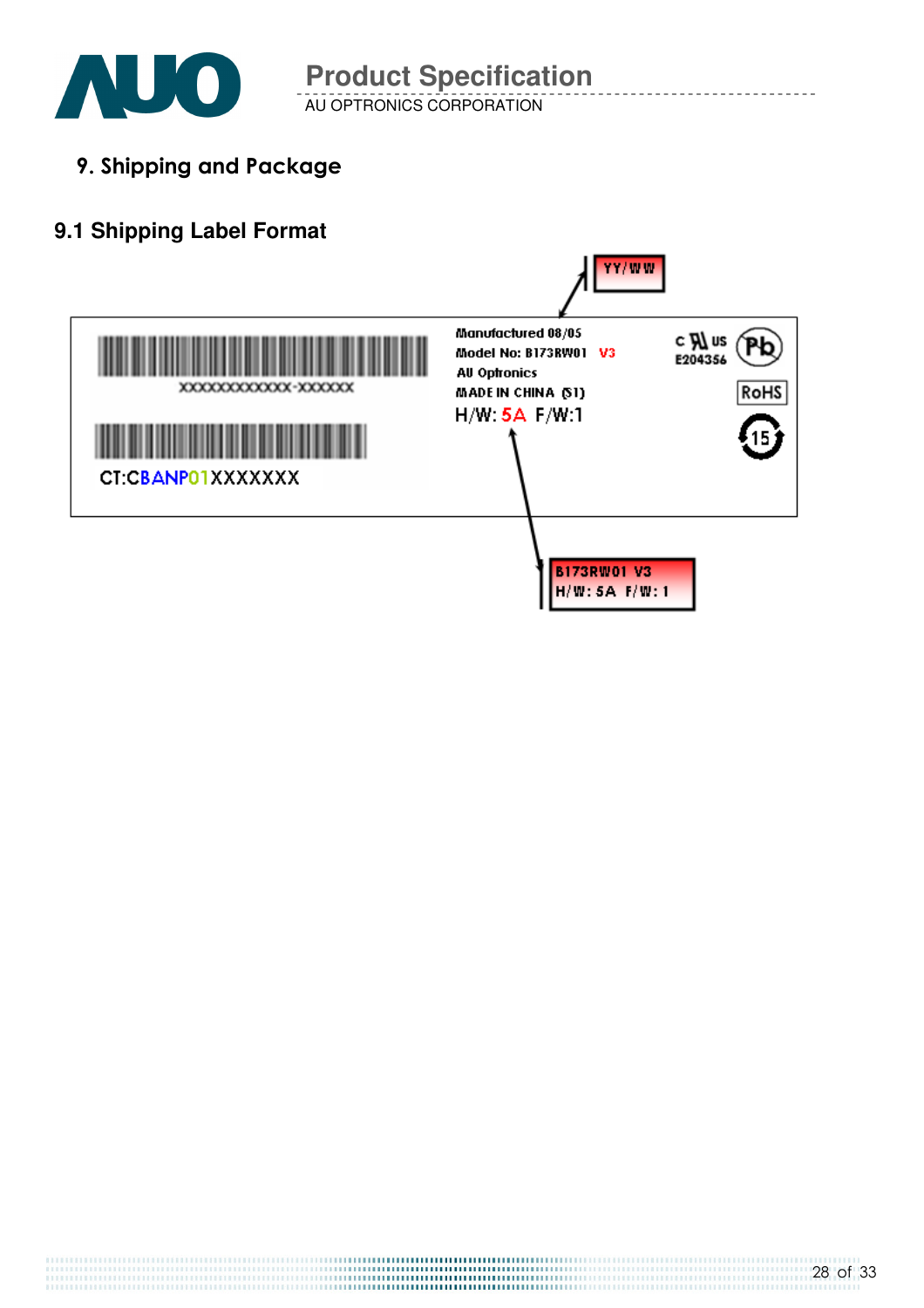

AU OPTRONICS CORPORATION

### 9.2. Carton package



## 9.3 Shipping package of palletizing sequence

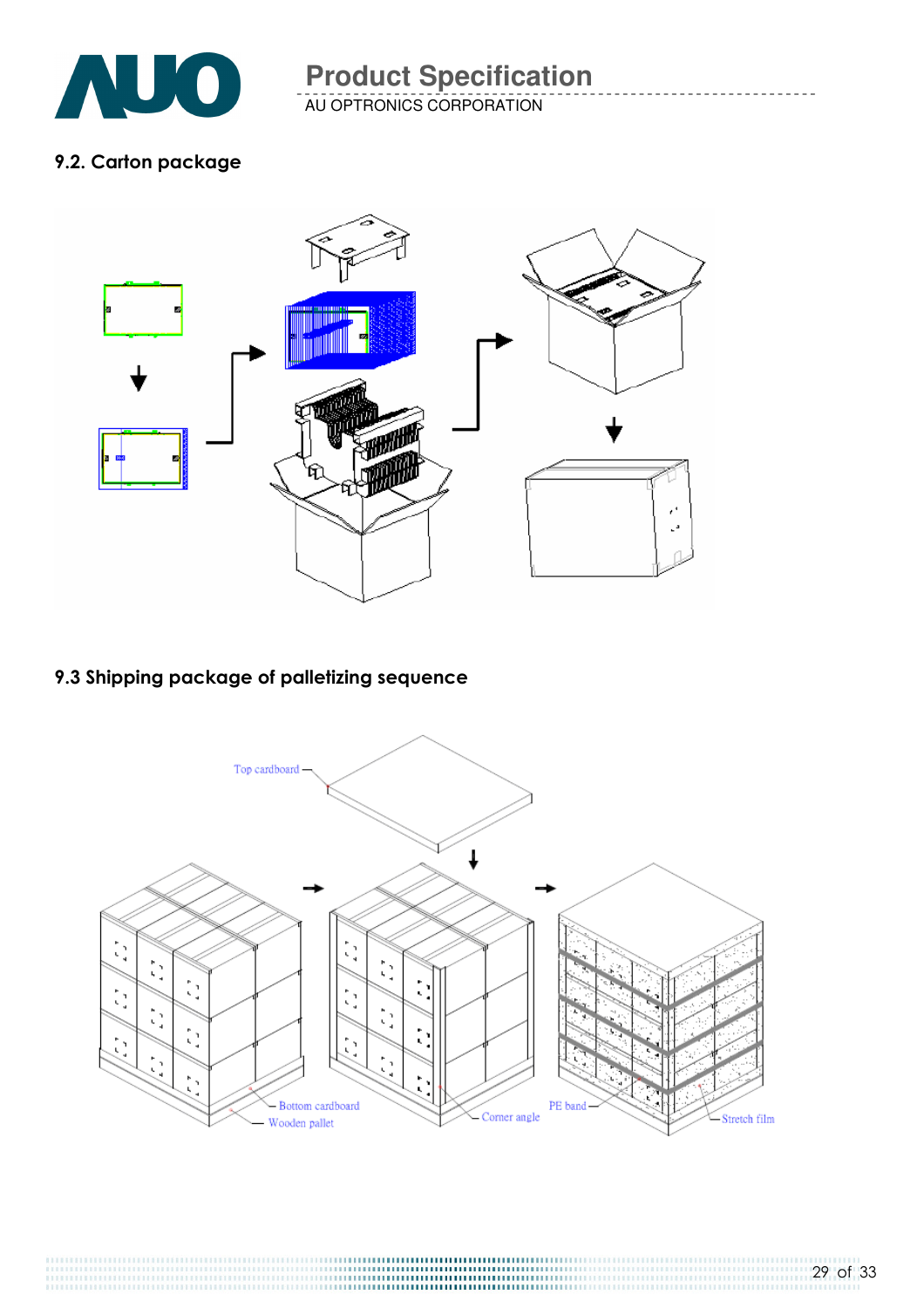

AU OPTRONICS CORPORATION

#### **10. Appendix: EDID description**

| <b>Address</b>  | <b>FUNCTION</b>                                          | Value                                                                                          | Value      | Value               | <b>Note</b> |
|-----------------|----------------------------------------------------------|------------------------------------------------------------------------------------------------|------------|---------------------|-------------|
| <b>HEX</b>      |                                                          | <b>HEX</b>                                                                                     | <b>BIN</b> | <b>DEC</b>          |             |
| 00              | Header                                                   | 00                                                                                             | 00000000   | $\mathbf 0$         |             |
| 01              |                                                          | $\mathsf{FF}% _{0}\left( \mathcal{F}_{0}\right) =\mathsf{FF}_{0}\left( \mathcal{F}_{0}\right)$ | 11111111   | 255                 |             |
| 02              |                                                          | FF                                                                                             | 11111111   | 255                 |             |
| 03              |                                                          | FF                                                                                             | 11111111   | 255                 |             |
| 04              |                                                          | FF                                                                                             | 11111111   | 255                 |             |
| 05              |                                                          | $\mathsf{FF}% _{0}$                                                                            | 11111111   | 255                 |             |
| 06              |                                                          | $\mathsf{FF}% _{0}$                                                                            | 11111111   | 255                 |             |
| 07              |                                                          | 00                                                                                             | 00000000   | $\mathbf 0$         |             |
| 08              | EISA Manuf. Code LSB                                     | 06                                                                                             | 00000110   | 6                   |             |
| 09              | <b>Compressed ASCII</b>                                  | AF                                                                                             | 10101111   | 175                 |             |
| 0A              | Product Code                                             | 9E                                                                                             | 10011110   | 158                 |             |
| 0B              | hex, LSB first                                           | 13                                                                                             | 00010011   | 19                  |             |
| OC              | 32-bit ser #                                             | 00                                                                                             | 00000000   | $\mathsf{O}\xspace$ |             |
| 0D              |                                                          | 00                                                                                             | 00000000   | $\mathsf{O}\xspace$ |             |
| 0E              |                                                          | 00                                                                                             | 00000000   | $\mathsf{O}\xspace$ |             |
| 0F              |                                                          | 00                                                                                             | 00000000   | $\mathsf{O}\xspace$ |             |
| 10              | Week of manufacture                                      | 01                                                                                             | 00000001   | $\mathbf{1}$        |             |
| 11              | Year of manufacture                                      | 13                                                                                             | 00010011   | 19                  |             |
| 12              | EDID Structure Ver.                                      | 01                                                                                             | 00000001   | $\mathbf{1}$        |             |
| 13              | EDID revision #                                          | 03                                                                                             | 00000011   | $\mathfrak{S}$      |             |
| 14              | Video input def. (digital I/P,<br>non-TMDS, CRGB)        | 80                                                                                             | 10000000   | 128                 |             |
| 15              | Max H image size (rounded to cm)                         | 26                                                                                             | 00100110   | 38                  |             |
| 16              | Max V image size<br>(rounded to cm)                      | 15                                                                                             | 00010101   | 21                  |             |
| 17              | Display Gamma<br>(=(gamma*100)-100)                      | 78                                                                                             | 01111000   | 120                 |             |
| 18              | Feature support (no DPMS, Active<br>OFF, RGB, tmg Blk#1) | 0A                                                                                             | 00001010   | 10                  |             |
| 19              | Red/green low bits (Lower 2:2:2:2 bits)                  | C4                                                                                             | 11000100   | 196                 |             |
| 1A              | Blue/white low bits (Lower 2:2:2:2 bits)                 | 95                                                                                             | 10010101   | 149                 |             |
| 1B              | Red x (Upper 8 bits)                                     | 9Ε                                                                                             | 10011110   | 158                 |             |
| 1C              | Red y/ highER 8 bits                                     | 57                                                                                             | 01010111   | 87                  |             |
| 1D              | Green x                                                  | 53                                                                                             | 01010011   | 83                  |             |
| $1\mathsf{E}$   | Green y                                                  | 92                                                                                             | 10010010   | 146                 |             |
| $1\,\mathrm{F}$ | Blue x                                                   | 26                                                                                             | 00100110   | 38                  |             |
| 20              | Blue y                                                   | 0F                                                                                             | 00001111   | 15                  |             |
| 21              | White x                                                  | 50                                                                                             | 01010000   | 80                  |             |
| 22              | White y                                                  | 54                                                                                             | 01010100   | 84                  |             |
| 23              | <b>Established timing 1</b>                              | $00\,$                                                                                         | 00000000   | $\mathsf{O}\xspace$ |             |
| 24              | Established timing 2                                     | $00\,$                                                                                         | 00000000   | $\mathsf{O}\xspace$ |             |

30 of 33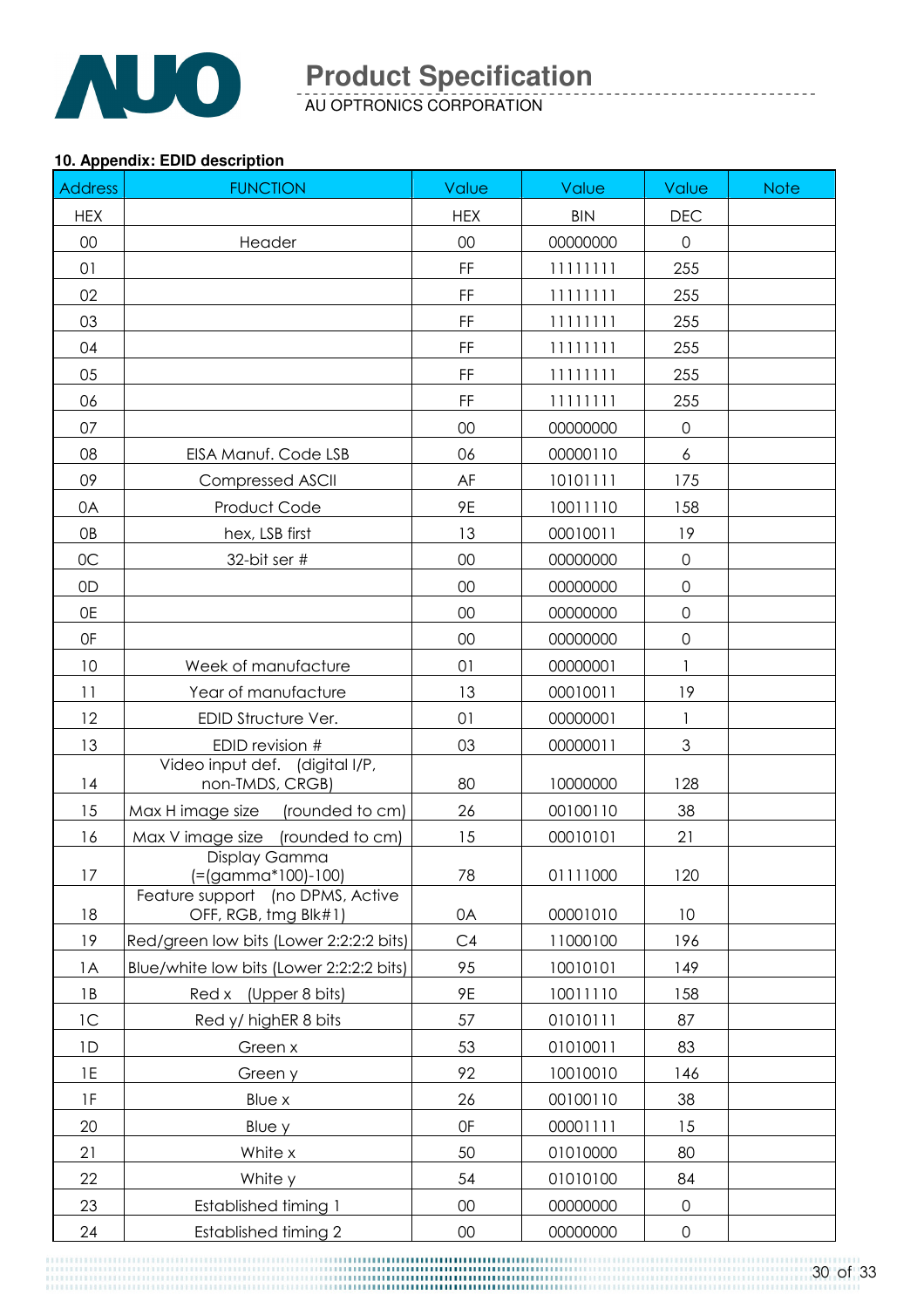

AU OPTRONICS CORPORATION

| 25 | <b>Established timing 3</b>                          | 00             | 00000000 | 0                   |  |
|----|------------------------------------------------------|----------------|----------|---------------------|--|
| 26 | Standard timing #1                                   | 01             | 00000001 |                     |  |
| 27 |                                                      | 01             | 00000001 | $\mathbf{1}$        |  |
| 28 | Standard timing #2                                   | 01             | 00000001 | 1                   |  |
| 29 |                                                      | 01             | 00000001 | $\mathbf{1}$        |  |
| 2A | Standard timing #3                                   | 01             | 00000001 | 1                   |  |
| 2B |                                                      | 01             | 00000001 | 1                   |  |
| 2C | Standard timing #4                                   | 01             | 00000001 |                     |  |
| 2D |                                                      | 01             | 00000001 | $\mathbf{1}$        |  |
| 2E | Standard timing #5                                   | 01             | 00000001 |                     |  |
| 2F |                                                      | 01             | 00000001 |                     |  |
| 30 | Standard timing #6                                   | 01             | 00000001 | 1                   |  |
| 31 |                                                      | 01             | 00000001 |                     |  |
| 32 | Standard timing #7                                   | 01             | 00000001 | 1                   |  |
| 33 |                                                      | 01             | 00000001 |                     |  |
| 34 | Standard timing #8                                   | 01             | 00000001 | $\mathbf{1}$        |  |
| 35 |                                                      | 01             | 00000001 | $\mathbf{1}$        |  |
| 36 | Pixel Clock/10000<br><b>LSB</b>                      | F <sub>8</sub> | 11111000 | 248                 |  |
| 37 | Pixel Clock/10000<br><b>USB</b>                      | 2A             | 00101010 | 42                  |  |
| 38 | Horz active Lower 8bits                              | 40             | 01000000 | 64                  |  |
| 39 | Horz blanking Lower 8bits                            | 90             | 10010000 | 144                 |  |
| 3A | HorzAct: HorzBlnk<br>Upper 4:4 bits                  | 61             | 01100001 | 97                  |  |
| 3B | Vertical Active Lower 8bits                          | 84             | 10000100 | 132                 |  |
| 3C | Vertical Blanking<br>Lower 8bits                     | OC             | 00001100 | 12                  |  |
|    | Vert Act: Vertical Blanking                          |                |          |                     |  |
| 3D | (upper 4:4 bit)                                      | 30             | 00110000 | 48                  |  |
| 3E | HorzSync. Offset                                     | 30             | 00110000 | 48                  |  |
| 3F | HorzSync. Width                                      | 20             | 00100000 | 32                  |  |
| 40 | VertSync.Offset: VertSync.Width                      | 36             | 00110110 | 54                  |  |
| 41 | Horz‖ Sync Offset/Width Upper<br>2bits               | $00\,$         | 00000000 | $\mathsf{O}\xspace$ |  |
| 42 | Horizontal Image Size Lower 8bits                    | 7E             | 01111110 | 126                 |  |
| 43 | Vertical Image Size Lower 8bits                      | D6             | 11010110 | 214                 |  |
| 44 | Horizontal & Vertical Image Size<br>(upper 4:4 bits) | 10             | 00010000 | 16                  |  |
| 45 | Horizontal Border (zero for internal<br>LCD)         | $00\,$         | 00000000 | $\mathsf{O}\xspace$ |  |
| 46 | Vertical Border (zero for internal<br>LCD)           | $00\,$         | 00000000 | 0                   |  |
|    | Signal (non-intr, norm, no stero, sep                |                |          |                     |  |
| 47 | sync, neg pol)                                       | 18             | 00011000 | 24                  |  |
| 48 | Detailed timing/monitor                              | $00\,$         | 00000000 | $\mathsf{O}\xspace$ |  |
| 49 | descriptor #2                                        | $00\,$         | 00000000 | $\mathsf{O}\xspace$ |  |
| 4A |                                                      | 00             | 00000000 | 0                   |  |
| 4B |                                                      | 0F             | 00001111 | 15                  |  |
| 4C |                                                      | 00             | 00000000 | $\mathbf 0$         |  |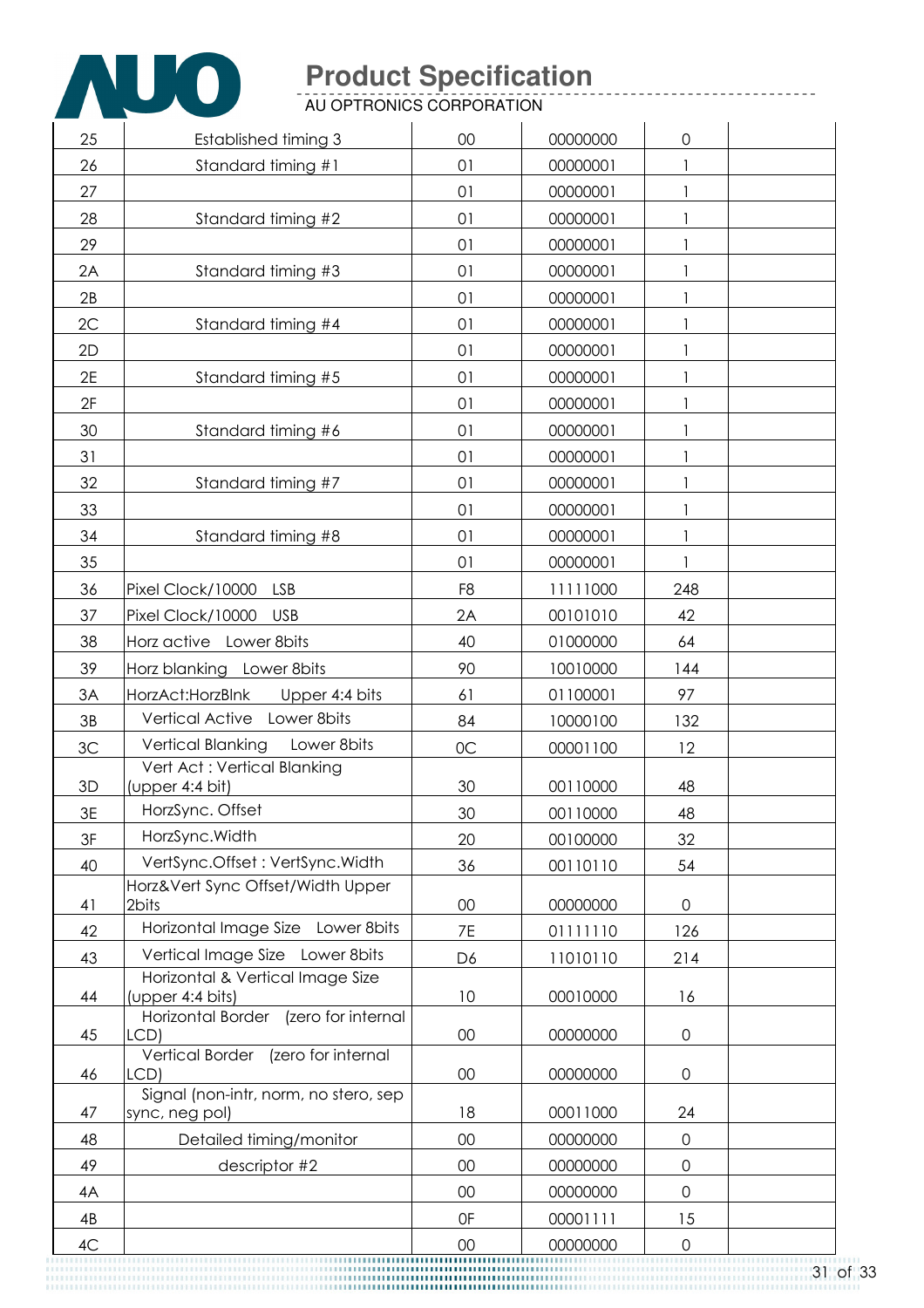

AU OPTRONICS CORPORATION

| 4D |                         | 00            | 00000000 | $\mathsf{O}\xspace$ |                |
|----|-------------------------|---------------|----------|---------------------|----------------|
| 4E |                         | 00            | 00000000 | $\mathsf{O}\xspace$ |                |
| 4F |                         | 00            | 00000000 | 0                   |                |
| 50 |                         | $00\,$        | 00000000 | $\mathsf{O}\xspace$ |                |
| 51 |                         | 00            | 00000000 | $\mathsf{O}$        |                |
| 52 |                         | 00            | 00000000 | $\mathsf{O}\xspace$ |                |
| 53 |                         | 00            | 00000000 | $\mathsf{O}\xspace$ |                |
| 54 |                         | 00            | 00000000 | $\mathsf{O}\xspace$ |                |
| 55 |                         | 00            | 00000000 | $\mathsf O$         |                |
| 56 |                         | $00\,$        | 00000000 | $\mathsf{O}\xspace$ |                |
| 57 |                         | $00\,$        | 00000000 | $\mathsf{O}$        |                |
| 58 |                         | 00            | 00000000 | $\mathsf{O}\xspace$ |                |
| 59 |                         | 20            | 00100000 | 32                  |                |
| 5A | Detailed timing/monitor | 00            | 00000000 | $\mathbf 0$         |                |
| 5B | descriptor #3           | 00            | 00000000 | $\mathsf{O}\xspace$ |                |
| 5C |                         | 00            | 00000000 | $\mathsf O$         |                |
| 5D |                         | <b>FE</b>     | 11111110 | 254                 |                |
| 5E |                         | 00            | 00000000 | $\mathsf{O}\xspace$ |                |
| 5F | Manufacture             | 41            | 01000001 | 65                  | A              |
| 60 | Manufacture             | 55            | 01010101 | 85                  | U              |
| 61 | Manufacture             | $4\mathsf{F}$ | 01001111 | 79                  | $\bigcirc$     |
| 62 |                         | 0A            | 00001010 | 10                  |                |
| 63 |                         | 20            | 00100000 | 32                  |                |
| 64 |                         | 20            | 00100000 | 32                  |                |
| 65 |                         | 20            | 00100000 | 32                  |                |
| 66 |                         | 20            | 00100000 | 32                  |                |
| 67 |                         | 20            | 00100000 | 32                  |                |
| 68 |                         | 20            | 00100000 | 32                  |                |
| 69 |                         | 20            | 00100000 | 32                  |                |
| 6A |                         | 20            | 00100000 | 32                  |                |
| 6B |                         | 20            | 00100000 | 32                  |                |
| 6C | Detailed timing/monitor | $00\,$        | 00000000 | $\mathsf{O}\xspace$ |                |
| 6D | descriptor #4           | $00\,$        | 00000000 | $\mathsf{O}\xspace$ |                |
| 6E |                         | $00\,$        | 00000000 | $\mathbf 0$         |                |
| 6F |                         | <b>FE</b>     | 11111110 | 254                 |                |
| 70 |                         | 00            | 00000000 | $\mathbf 0$         |                |
| 71 | Manufacture P/N         | 42            | 01000010 | 66                  | $\sf B$        |
| 72 | Manufacture P/N         | 31            | 00110001 | 49                  |                |
| 73 | Manufacture P/N         | 37            | 00110111 | 55                  | 7              |
| 74 | Manufacture P/N         | 33            | 00110011 | 51                  | $\mathfrak{Z}$ |
| 75 | Manufacture P/N         | 52            | 01010010 | 82                  | ${\sf R}$      |
| 76 | Manufacture P/N         | 57            | 01010111 | 87                  | W              |
| 77 | Manufacture P/N         | 30            | 00110000 | 48                  | $\mathbf 0$    |